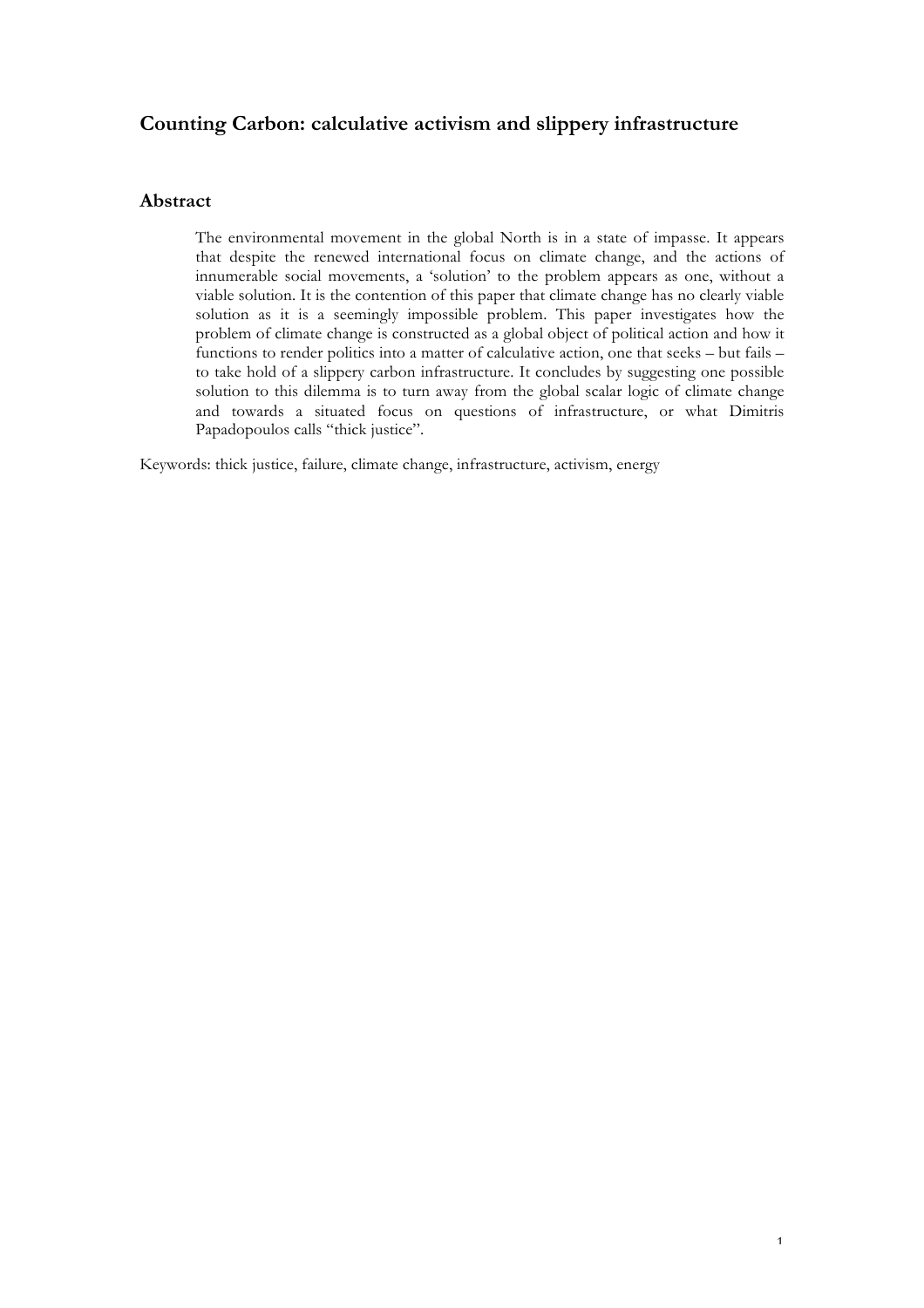### **Introduction**

In recent years it seems as though climate change has come back onto the international political agenda with a vengeance. China's massive investment in renewable energy infrastructure, persistent problems with extreme fossil fuel extraction, talk of stranded fossil fuel assets, the various attentions of Presidents, Prime Ministers and the Pope, and the naming of the Anthropocene have all contributed to the sense of a public revival of interest in climate change as a political problem across much of the global North<sup>i</sup> .

However, despite the renewed focus on climate change and numerous environmental 'wins', traction appears elusive. No matter what action is taken or policy is implemented it never appears to be sufficient. Or more accurately, it is never said to 'add up' to anywhere near enough. One example: at the time of writing two separate accounts of national UK greenhouse gas reduction pledges have been published setting out how existing pledges of emission reductions fail to adequately address climate change (Reuters 2015). Both show that the existing pledges add up to more than  $2^{0}C$  (one suggests they add up to a potentially catastrophic  $3.5^{\circ}C)^{ii}$ . And this is the accounting of promises – actually existing national policies add up to  $3.3$ - $3.8^{\circ}$ C by 2100.

As writer-activist Bill McKibben (2013) and climatologist Kevin Anderson (2012) have famously suggested, there is a brutal mathematics to climate change, one that necessitates almost unimaginably vast socio-economic transformations on a global scale within a very short timeframe. Anderson's work is exemplary in that he argues that emissions needed to peak in 2015 for there to be an even chance of climate change being contained to 'only'  $2^{\circ}$ C (ibid). It has been suggested that it is in actual fact too late to do anything more than contain the future damage of climate change, and work towards adaption on a hotter planet (Hamilton 2010; McKibben 2010). Thus the brutality of the mathematics of climate change is compounded by a 'brutal' sense of what we could call scientific realism<sup>iii</sup>, where hope resides not in averting disaster but minimizing its fallout<sup>iv</sup>.

Much faith is placed in national governments to act, either to arrest or mitigate future climate change. This faith appears to have waned after the failed 2009 international climate change negotiations in Copenhagen, and this crisis of faith has only deepened over the intervening years as national governments have singularly failed to negotiate an international climate change treaty or realize mitigation policies that would successfully contain future global warming to less than  $2^{\circ}$ C. Here my focus is not on the shortcomings of governments or transnational corporations however. Rather I will explore a different supposition: namely, what if we suppose that at least part of the problem with climate change is how it is constituted as a matter of political concern, that the construction of climate change as a socio-scientific fact limits how we can act politically on climate change? That is, what if the problem with climate change is the problem itself?

This paper sets out to explore how climate change is formed as a matter of political concern within grassroots environmental movements through an exploration of one particular instance of environmental direct action in the UK: the No Dash for Gas power station occupation in 2012. I argue that the climate change imaginary (Hulme 2009; Luke 2015) at work within the UK environmental milieu configures climate change as a kind of mathematical object. While this mathematical rendering of climate change enables taking hold of it as a political issue (Stengers and Pignarre 2011) despite its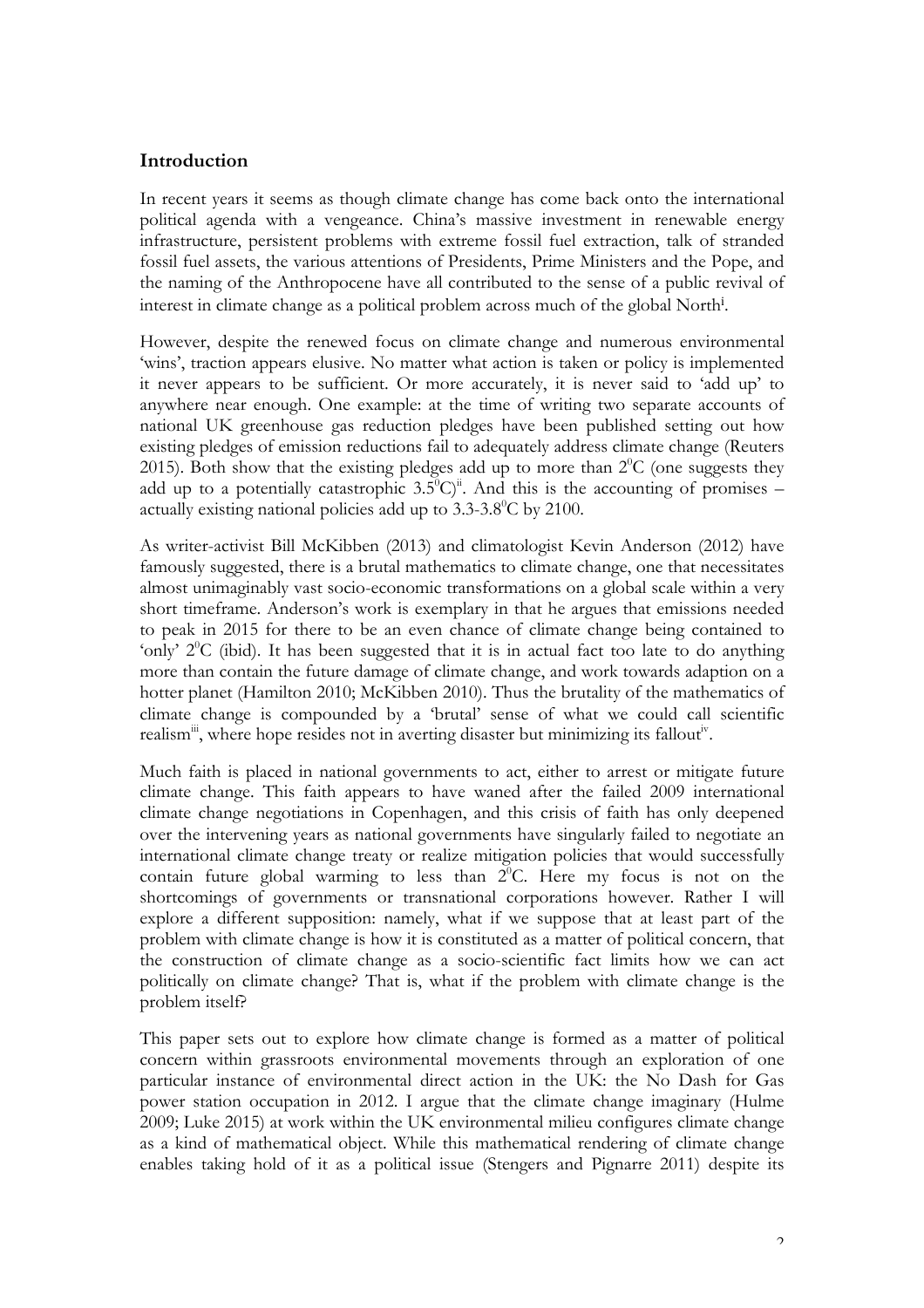abstract and global nature (Jasanoff 2010), it produces a globalizing synoptic logic, one that effectively disables localized action on climate change (Clark 2012).

The shortfall between specific actions that fail to add up and the global scale of climate change induces a form of calculative pragmatism, one that pushes questions of radical social transformation to one side as ever-more achievable reductions in  $CO<sub>2</sub>$  are sought out. I argue this forms the basis for the current impasse in climate change politics in the global North<sup>v</sup> and requires abandoning climate change as a political object in favor of an emphasis on questions of what Dimitris Papadopoulos has called "thick justice" (2010:147).

As such this paper sits at the intersection of two bodies of research. This first is the existing field of work on social and environmental movements within radical geography, where one of the key concerns is how social movements and affected communities can and do create the capacities to act powerfully on the worlds they inhabit, and how the future is produced as a contested space (Chatterton, Featherstone and Routledge 2013; Featherstone et al. 2012; Feigenbaum, Frenzel and McCurdy 2013; Neville and Weinthal 2016; North 2011; Plows 2008; Saunders and Price 2009). As I set out in the following section, much of this field takes up an affirmationist orientation, one that produces an analytical lacuna. The second body of research is the emerging field of infrastructure studies, one that takes in works from geography, anthropology and science and technology studies (Anand et al. 2012; Furlong 2010; Howe et al. 2015; Jensen and Morita 2015; Larkin 2013; Star and Ruhleder 1996). Where the first often focuses on human actors, the second explores how the material work works to condition the kinds of actions that can be taken, and what forms of life are made possible (or impossible) through socio-technical infrastructure (Papadopoulos 2014).

## **The affirmationist gap**

To suggest that the current impasse in climate change politics is in part due to how climate change as a problem has been constituted is not to suggest that environmental activism is either dishonest or misusing 'the science'. Indeed, much of the literature on UK environmental activism and produced within the movement itself openly debates how climate science (and climate activism) are to be interpreted (Saunders 2012; Shift and Dysophia 2010). Taking my cue from environmental historian Peter Hay, I contend that modern environmentalism has always been in deep conversation with scientific literature (2002:47) and that there is a porosity between the milieus of environmental activism and environmental science.

It could be suggested that to even question the composition of the problem of climate change is to court the denial industry and the interests arrayed in opposition to action on environmental issues (Oreskes and Conway 2011). Such a stance would reflect the disavowal of uncertainty by climate scientists themselves (Shackley and Wynne 1996). In both instances there is an apparent felt need to affirm: in the first instance, to affirm that environmentalism is working; in the second to affirm that climate change is a fact, and that this fact necessitates active concern.

While these are not a single affirmation, they share a common political orientation. This common orientation combines a suspicion of negativity grounded in the fear of its totalizing effects with a form of politics that ontologises resistance as necessarily being constructive and affirming (Noys 2010:ix-xii;9-13). This affirmationist stance denies any role to destructive or negative gestures, thus making for brittle modes of political praxis.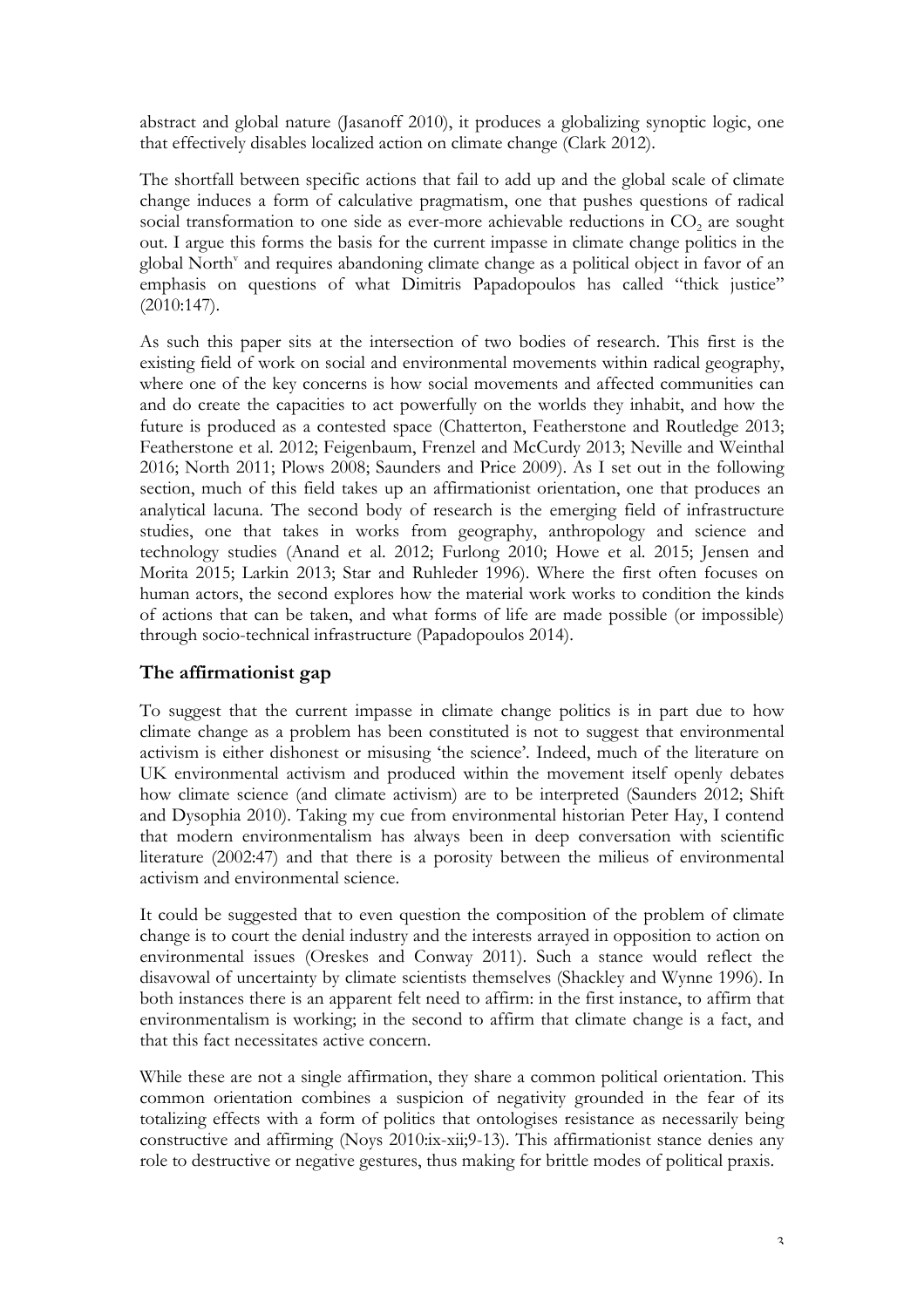Such a stance makes for a defensive atmosphere amongst climate scientists. The construction of scientific facts is especially contestable within climate science because of the way those facts are articulated through processes of approximation and abstraction (Edwards 2010; Jasanoff 2010). The facts of climate change manifest as a range of possible futures – emissions pathways and possible temperature variations. Translating these matters of fact into matters of concern is thus necessarily an open process, one that resists closure as would be afforded by more concrete facts that would function to effectively silence critics (Demeritt 2006:472; Latour 2004b; Stengers 2000).

At stake here is the political question of who can make nature speak, and who will be listened to when doing so thus conferring social legitimacy (Demeritt 2006; Stengers 2000:81). That climate change is a fact is, in the UK, in little dispute (Rogers 2013). What is in dispute are what the facts 'mean' (Demeritt 2006:472). As suggested by Mike Hulme, what they 'mean' is deeply entwined with economic and political calculation – with the question of what sort of socio-economic system humanity will inhabit in the future (2009). And not just the future but also in the uneven present (Parenti 2011). Climate change as a fact is not only a matter of approximation and abstraction, but also of the economic calculus of emissions pathways and the energy intensity of production methods, as outlined by innumerable environmental and scientific authors (Anderson 2013; Hamilton 2010; Hulme 2009; Inman 2010; Klein 2014; Monbiot 2007; Spratt et al. 2009; Stern 2006; World Bank 212). To resist uncertainty within climate science then could be said to be a means of defending a specific formulation of climate change as a problem, one that necessitates dramatic socio-economic transformations including the end of global economic growth (Jackson 2011; Klein 2014; Spratt et al. 2009). Affirmationism thus appears as a device for reducing the range of how the fact of climate change can be constituted as a political concern. This approach to climate change is common not only to the articulation of climate science, or amongst climate activists but extends more broadly to radical scholarship that contends with the practices of environmental politics.

Current literature on climate change politics and activism in the UK sets out how recent campaigns and protests can be understood to have been successful despite the lack of success on the issue of climate change itself (i.e., Chatterton, Featherstone and Routledge 2013; Plows 2008; Saunders and Price 2009). For the most part the question of success or failure is not dealt with in the terms set by various campaigns or organizational goals, which often state that arresting climate change is the primary objective of taking action. Rather, what I called affirmationist literature instead focuses on the positive outcomes of climate activism while avoiding the question of success or failure vis-à-vis climate change itself.

The affirmation of climate change activism is undertaken through a focus the positive transformative effects of environmental activism on social and political capacities (Featherstone 2013). The political framework of climate activists is said to provide an alternative antagonistic political framework focused on global solidarity and commonsbuilding (Chatterton, Featherstone and Routledge 2013; Featherstone 2013), one that is prefigured through the specific organisational forms used by climate activist movements (Feigenbaum, Frenzel and McCurdy 2013; Frenzel 2014).

While this literature acknowledges the ambivalences of existing climate activism, this has not led to calls for it a substantive transformation (Sealey-Huggins 2016). And while there have been numerable articles exploring the tensions within climate activism between 'reformist' and 'radical' positions (Bomberg 2012; Harding 2015; Saunders 2012;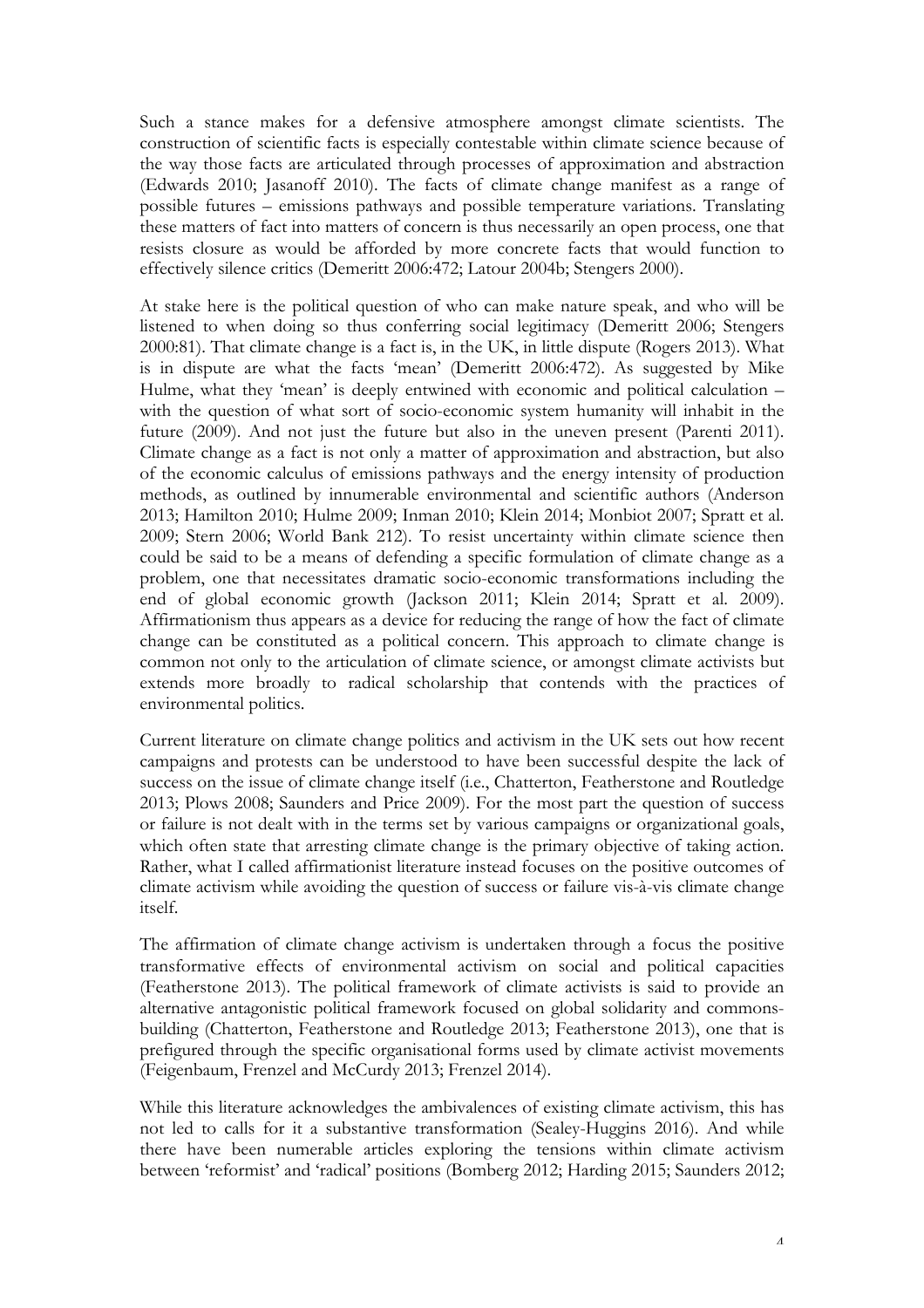Saunders and Price 2009), by and large these pieces have focused on the internal organizational dynamics of climate activism, or the social composition of environmental activism as a movement, as the cause of political impasse and tended to concluded that what is required is to fuse or combine the varied modes of political action, often at a greater 'scale', rather than revisit their collective failures (Bergman 2014; Kenis 2014; North 2011; North and Longhurst 2013; Saunders 2012). Many conclude that despite the ambivalences and (often undiscussed) failures of climate activism, that it has had a transformative effect either on the forms of oppositional politics or on broader political frameworks within which climate change is discussed (Barry and Quilley 2008; Bomberg 2012; Chatterton, Featherstone and Routledge 2013; Featherstone 2013; Frenzel 2014; McGregor 2015; North 2011; Plows 2008; Saunders 2012; Saunders and Price 2009).

By making an explicit connection to a vision of activism as active citizenship, activism is additionally examined as the building of political and material capacities over generations (Plows 2000; 2008; Rootes 2011). Place-based activism here is often explicitly bound to the positing of a broader environmental movement, where the 'local' is understood tacitly as part of a more expansive process of social transformation (Neville and Weinthal 2016), when not cast as an impediment to the realization of a more powerful climate movement (North and Longhurst 2013). This is said to be part of a broader empowering of civil society vis-à-vis governmental and market actors, one that enables civil society to move both to take appropriate action on issues such as climate change.

These approaches to the transformative power of environmental activism suggest that environmental activists produce change either as an intervening force that transforms what is considered to be possible (McGregor 2015) or as a constituent force that builds autonomous institutions of social power (Barry and Quilley 2008; Saunders and Price 2009). While this body of literature is not entirely uncritical (i.e., Saunders 2012) it acts to affirm the idea that climate activism is positively engaged in social transformation despite the shortcomings of existing action on climate change, and what is required for greater 'success' is, if anything, an intensification and scalar expansion of existing forms of climate activism.

This body of work mirrors many of the claims of climate activists themselves, where while the explicit targets of actions and campaigns has varied over the past decade or more, the tactics and strategies remain essentially the same – prefigurative organisational forms and protest camps and spectacular direct actions (Feigenbaum, Frenzel and McCurdy 2013). The lack of variation and the question of success or failure was openly addressed within the climate activist milieu (Camp 2010; Shift and Dysophia 2010). These moments of reflexivity did not translate into negativity however: neither the constitution of the fact of climate change, its 'brutal mathematics', nor activism as an appropriate form of political action on climate change have come into open question in light of previous failures. What has come to be the fault line of activist and academic contention in many cases is the question of working against (radically) or within (reformism) existing institutional frameworks (Saunders 2012; Shift and Dysophia 2010).

The exception to the general tone of affirmationism within the literature centers on the postpolitical role of science (Bryant 2016). This body of geographical work is largely conducted through an account of environmentalism as a form of postpolitics (Swyngedouw 2008; 2010; 2013). Postpolitical here signals the transformation of environmental political praxis from one concerned with 'properly' political questions to one focused on technical policy solutions, framed within neo-classical and neoliberal economic orthodoxy, that are presented in place of properly political debate and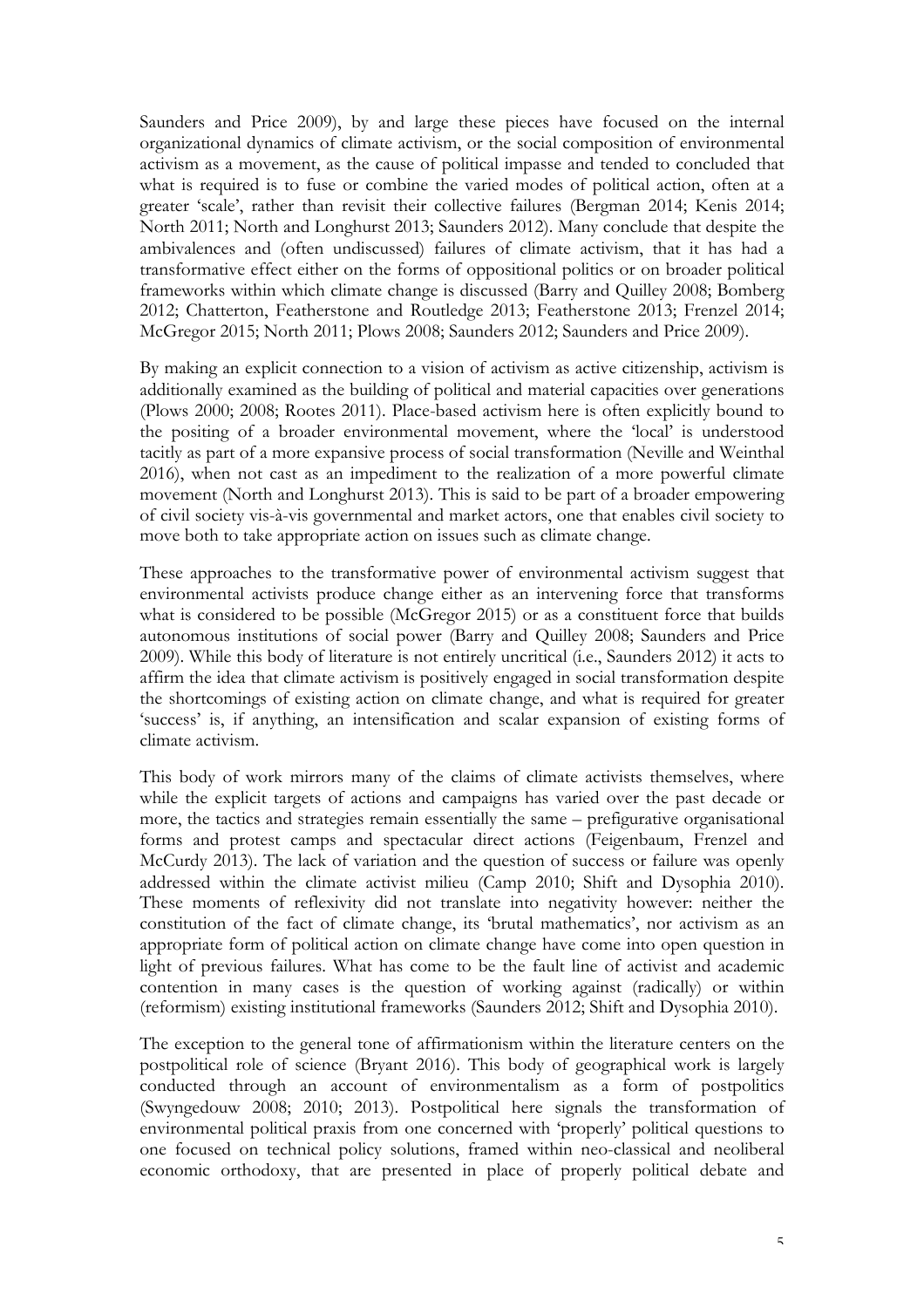discussion (Crouch 2012; Valentine 2005). While a much contested concept (Dean 2009; McCarthy 2013; Valentine 2005), this approach has been particularly used in relation to Climate Camp (Bowman 2010; Schlembach 2011; Schlembach, Lear and Bowman 2012), producing some useful insights on how climate science discourse was mobilised by climate activist network Climate Camp to often stifle debate or internal dissent, as well as outlining some of the lived social and political tensions of the Camp, indicating how science introduced a degree of friction into the political praxis of climate activism vis-àvis the Camp.

However the conversation between climate science and environmental activism in the UK is little explored beyond noting the adoption and translation of science into activist policy (Schlembach, Lear and Bowman 2012). The processes of scientific knowledge constitution and the mobilisation of knowledge within activist praxis is under theorised, with the result being an account of UK environmental activism that lacks any substantive discussion of how scientific knowledge of climate change is produced or of the role of environmental activists in producing such knowledge. In addition, the postpolitical analysis tends to treat science as a specific kind of exhaustive fact, one that paralyses political activism and that can only imply technical or policy solutions, an account at odds with the long history of environmental studies and history, as well as that of science and technology studies (Castree 2014; Demeritt 2001; 2006; Dryzek 2005; Fortun 2001; Haraway 1991; 1997; Hay 2002; Jasanoff 2010; Latour 2004a). As such, while presenting a welcome intervention into the collective framework of environmental praxis, this second tendency fails to offer a sufficiently critical account of the constitution of the facts of climate change and thus of the object of climate activism. Thus the postpolitical literature works to evacuate politics from science, deepening the fact-concern divide and uncoupling political practice from scientific fact.

## **Occupying the climate**

In late October 2012, around 20 activists broke into and occupied West Burton gas-fired power station in Nottinghamshire. 11 of the activists scaled one of the power stations cooling towers, making camp at the top. The power station operators shut down the cooling tower, while the protestors begun to claim victory via their twitter account:

"[we are] preventing emissions every hour" (12:32 PM - 30 Oct 2012)

"Every day we're up here we're preventing 2371 tonnes of CO2 emissions - the amount an average home takes 182 years to emit" (4:20 AM - 1 Nov 2012)

"At 7am this morning our occupation had prevented 10,000 tonnes of CO2 from polluting the atmosphere!" (2:09 AM - 2 Nov 2012)

The aim of the occupation was to both stop the construction of the gas-fired power station and to "expose the madness of a government that is totally in the thrall of the big energy companies" (NDG protestor, Jasiewicz 2012). It was a two-fold action that sought to directly stop greenhouse gas emissions (present and future) and at the same time produce a public spectacle that sought to pressure government into changing its approach to energy policies.

"As our name suggests, No Dash for Gas planned this action to bring attention to the coalition's reckless plans to build a new wave of dirty gas power stations. The energy and climate change secretary, Ed Davey, recently announced that the government wants to encourage as many as 20 of these plants to be constructed by 2030. But as the government's climate adviser, the Committee on Climate Change (CCC), has warned,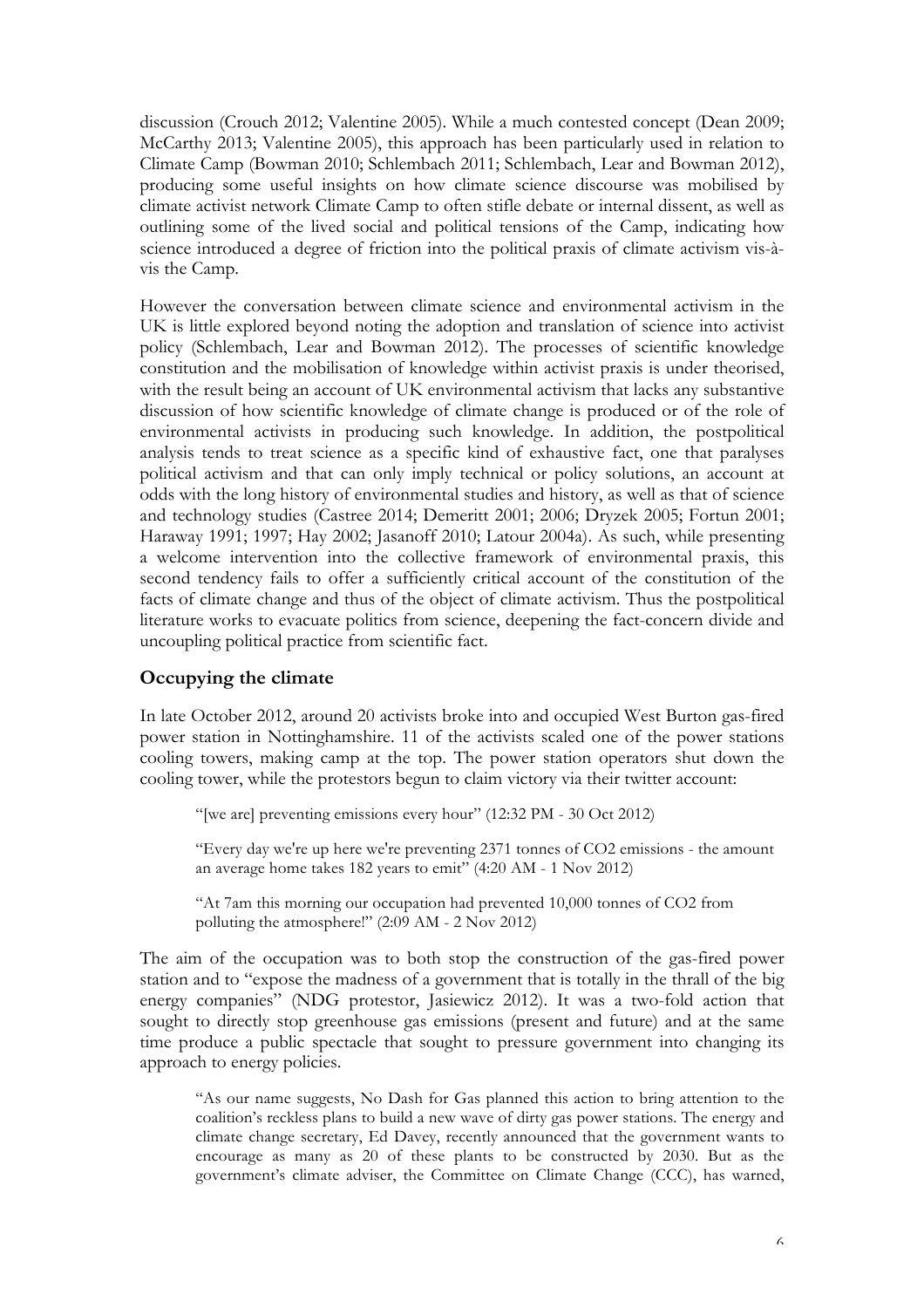this risks pushing the UK out of reach of meeting its legally binding carbon reduction targets."(NDG protestor quoted in Carter 2012: un pg)

"The climate change bill commits us to  $80\%$  initial reductions by 2050 with 60% by 2030, so building a new generation of gas fire power stations will make it impossible to reach these targets." (NDG protestor quoted in Paget 2012: un pg)

The chimney occupation was the UK's longest power station occupation (Wainwright 2012c). It was also the first and only time climate change protestors had shut down a power station (ibid), and thus could be called one of the most successful climate change direct actions in UK environmental history. The organizational precursor to No Dash for Gas (NDG) was Climate Camp, an organization that existed for 5 years and organized numerous mass actions in the UK (Camp 2009). Climate Camp had unsuccessfully attempted on numerous occasions to disrupt the functioning or shut down power stations over its five-year history, starting in 2006. The environmental non-governmental organization Greenpeace had also previously scaled power station chimneys, most notably at a power station in Kent, yet also without disrupting their operations (Adam and Tran 2009).

"Our motivation for this protest is to try and stop this government from locking us into a dependency on gas for the next 30 years" (NDG protestor, quoted in Wainwright 2012a)

NDG explicitly focused on how the future is organized through government energy policies; specifically, they treat the future as something materially produced in the present through infrastructure. Both climate change and infrastructure organize and 'lock in' particular futures. Greenhouse gases take centuries to be fully reabsorbed into the Earth's carbon cycle (Archer 2009). Hence when the carbon cycle is disrupted it transforms the very conditions of life for generations to come. Here we could outline how climate change will produce lower crop yields and shortages of fresh water, making for a thirstier and hungrier world, of that there will be increases in severe storms and droughts, making for a harsher world, or even that the world of the future will be much less diverse, with fewer species, degraded habitats and emptier oceans, making for a silent earth (Lynas 2008; McKibben 2010).

In all these ways and more climate change shapes what kinds of lives people can live on Earth, and thus is a matter of what Papadopoulos calls "thick justice" (2010:137). Thick justice signals a shift away from liberal humanist conceptions of justice as a matter of redistribution and correction within existing material conditions towards the question of material conditions themselves (ibid:145). Thick justice focuses on how infrastructure conditions the lives we can live – on the question of what forms of life infrastructure enables and disables, produces and inhibits (ibid). Thick justice is also a matter of addressing the question of sacrifice or abandonment of some peoples and lifeworlds in order to maintain others (Povinelli 2011), the role of making absent or silent certain peoples and lives within 'legitimate' political debate (Braun and Whatmore 2010:76), and of recognizing that to be for some worlds is to necessarily be against others (Haraway 1997:37).

Thick justice denotes a form of activism (Papadopoulos 2010:137) that focuses on the constitution of material conditions themselves, on what forms of life infrastructure enables and disables, produces and inhibits (Jensen and Morita 2015; Star and Ruhleder 1996; Winner 1986). It focuses attention on how the conditions of life produced through infrastructure are a crucial site of contestation and resistance (Boyer forthcoming; Howe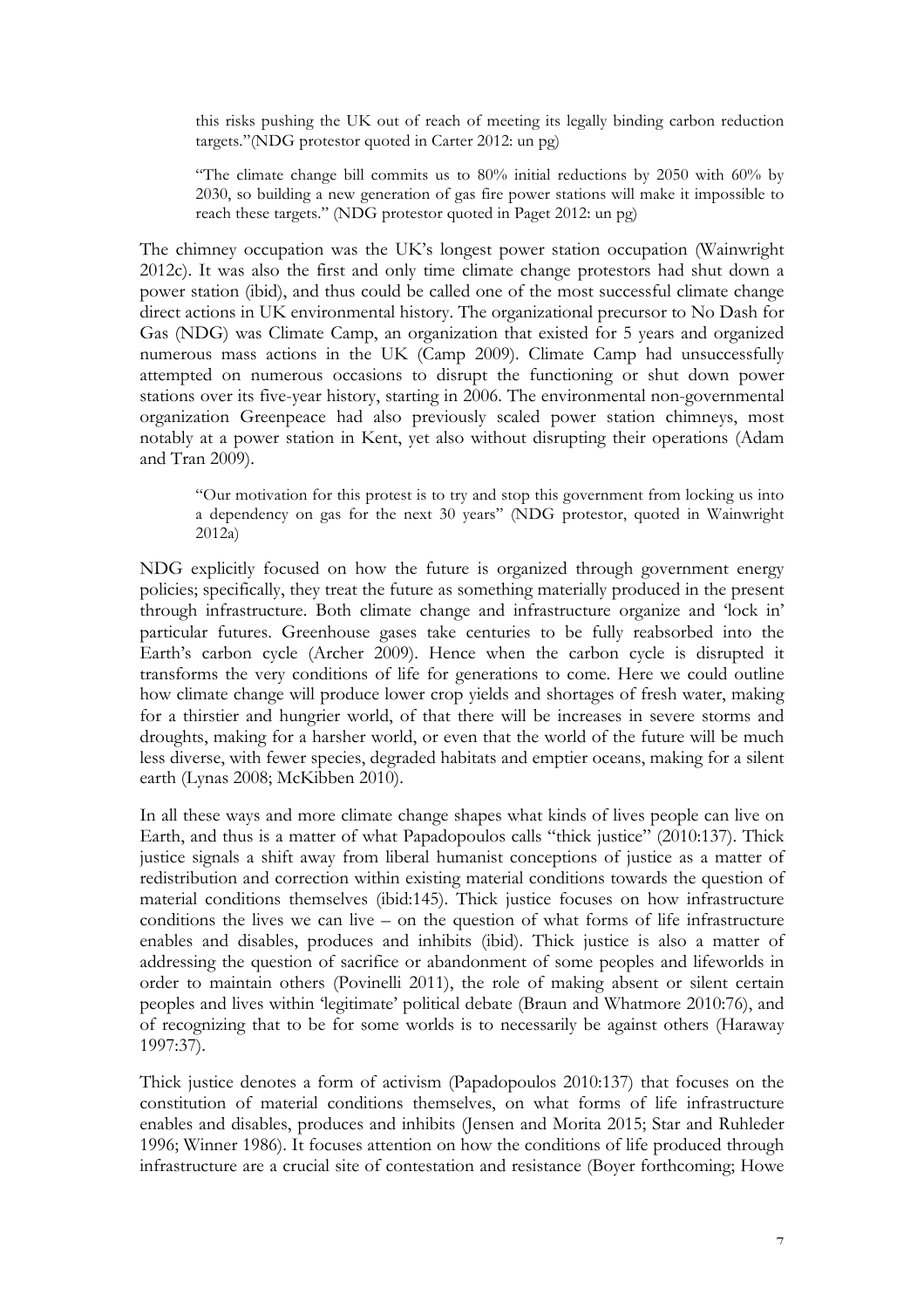et al. 2015). And, going beyond resistance, it asks what an energy infrastructure molded by thick justice would look like and how politics and political agency is transformed by material activist practices (Papadopoulos 2014).

When the UK government sets out a program of power station construction they set out a framework for how people in the UK will engage with and be constituted by energy production for years to come, effectively 'locking in' a particular form of life organized around and through a centralized energy grid powered by fossil fuels.

## **How to count carbon**

What makes climate change as a problem legible is the mathematics of a particular particle – carbon dioxide  $(CO_2)$ .  $CO_2$  functions within the climate imaginary (Cornerhouse 2010; Luke 2015) as a kind of universal equivalent that enables the commensuration of quite different and disparate processes, objects and matters of fact (Demeritt 2001; 2006). While  $CO<sub>2</sub>$  can and does function as a commodity fetish (Cornerhouse 2010; Swyngedouw 2013:4-5), within government policy and environmental politics it is more accurate to say that it functions as what Bruno Latour calls a factish (2010).

A factish differs from a fetish in that it retains the trace of its manufacture (Haraway 1997:136; Latour 2010:2-3), unlike the commodity fetish that obscures its origins within the relations of production (Marx 1990). As such, a factish does not mystify its origins. It retains a power over its creators despite its opacity however, one that derives from its functionality: it is a pragmatic construct. A factish enables one to make the world 'speak' in a particular way (Stengers 2000), to engage materially with a specific problem. And in doing so to shapes not only the kinds of questions that can be asked but crucially legitimates a particular line of questioning as factual. In producing itself as a 'natural truth' through experimental success, a factish constitutes itself as a necessary fiction securing its discursive and sociotechnical power as a matter of fact (Latour 2004b). When matters of fact such as climate change are successfully made into matters of concern (ibid) this sociotechnical power is drawn into broader socio-political and policy discourses.

How something comes to be a necessary fiction shapes the capacities it has as a factish.  $CO<sub>2</sub>$  is a necessary fiction insofar as climate science requires the production of a means to calculate and experiment with the Earth's climatic system. Climate change is a planetary phenomenon, one that is not directly available to experience but only knowable through computer models (Edwards 2010; Weart 2008). As such it is inseparable from the instruments and sociotechnical relations through which we come to know it (Jasanoff 2010; Stengers 2000): in particular, the computer models that we use to simulate the Earth's climate. But more than this our knowledge of climate change is in certain senses inseparable from broader processes of globalization. Climate change is a novel ontological problem (Blok, Nakazora and Winthereik 2016:1), "an object of massive scientific attention, transnational political contestation, and a focal point for emerging legal–ethical ideals of globalism" that produces the phenomenon of a global environmental problem that manifests within a global ecological regime. The sociotechnical knowledge's, collaborations, research programs and inter-governmental projects that constitute the basis for climate change science is an outcome of processes of globalization (Edwards 2010). As such there is a shared envisioning framework that binds the calculative logic of climate change science to the hierarchical orderings of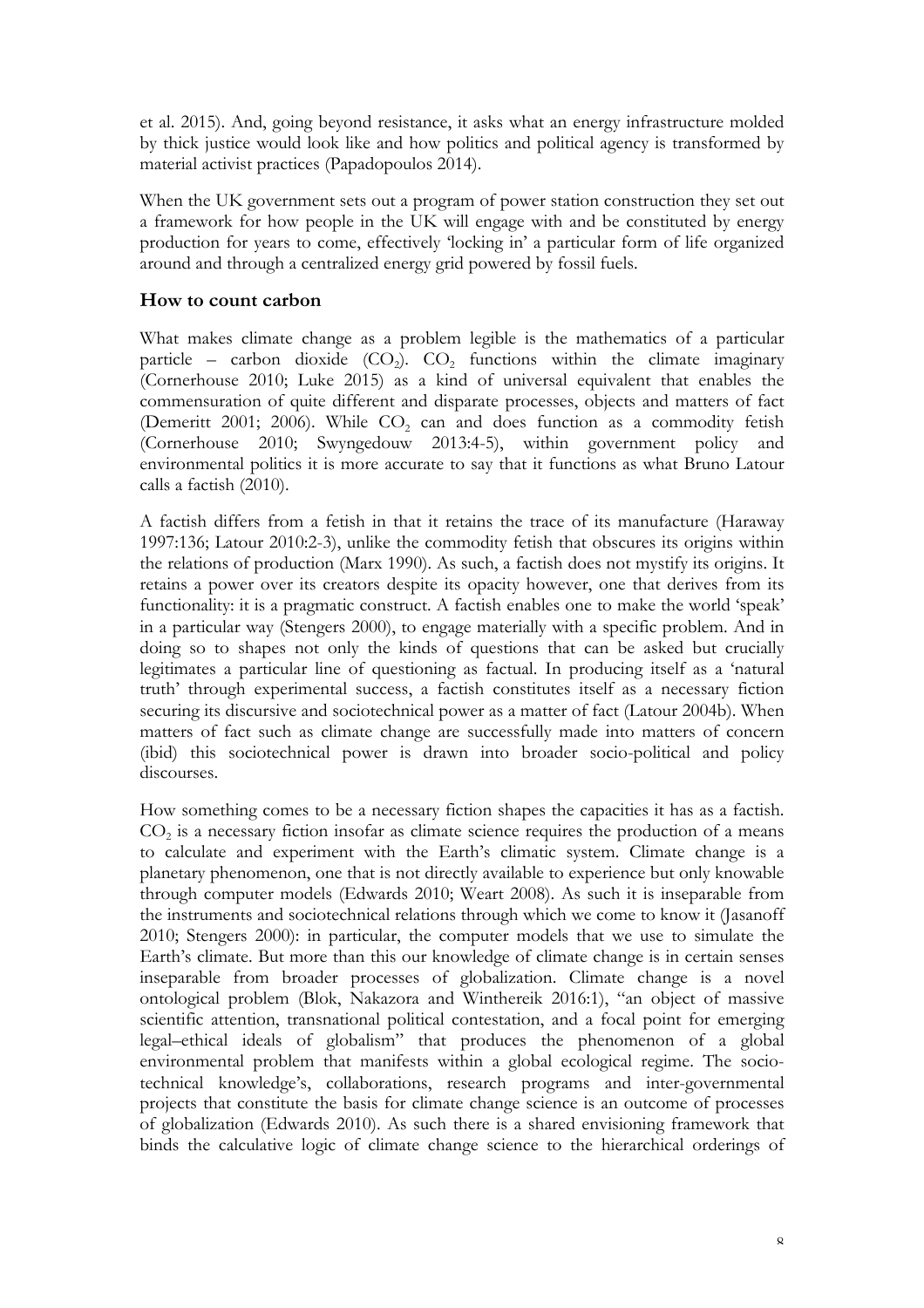globalization where the local is always subordinated to global processes and projects (Massey 2014).

To make the calculations of the computer models work what is required is a calculable 'proxy' for the various processes at work within the Earth-system (Cornerhouse 2010:37). While  $CO_2$  comprises less than half of all greenhouse gases it comes to stand in for all of them as well as the geological, biological and meteorological processes out of which emerges climate change as a environmental problem (Archer 2009:38).  $CO<sub>2</sub>$  is used to 'think' and see climate change and frames how we understand and then act on it as a problem (Luke 2015). Climate change is mathematical and abstract in nature as a problem (Hulme 2009; Jasanoff 2010:234), and this shapes environmental praxis in two ways. First it produces a global scale of reference – all actions must make sense and refer to the global scale of climate change. Secondly it creates a framework for political action on climate change: one counts carbon emissions in order to reduce them.

The logic of climate change activism sets out from a global frame of reference and works 'down' towards specific responses to climate change through a process of carbon calculus – by literally 'counting carbon' in order to figure out how to reduce  $CO<sub>2</sub>$ emissions step by step.

#### **Calculative action at work**

"The occupiers have so far prevented 2,371 tonnes of  $CO<sup>2</sup>$  emissions a day by shutting down the one working chimney. This is equivalent to the energy that an average home uses for 182 years, or taking 465 cars off the road for a year." (Wainwright 2012b)

"We stopped  $20,000$  tonnes of  $CO<sub>2</sub>$  being emitted, prevented any construction work on the site for a week and got our message about how reckless and ridiculous George Osborne's proposed 'dash for gas' is out to thousands of people. I'm proud of what we've achieved – but it's only the start of the battle for our energy future." (NDG protestor quoted in Wainwright 2012c)

The above figures were repeated across a number of media outlets and taken from NDG press releases and tweets. NDG's media output outlines how they: prevented a particular quantity of  $CO<sub>2</sub>$  emissions; disrupted the building of new fossil fuel infrastructure and; produced a public spectacle that framed the building of new fossil fuelled power stations as a matter of public concern (RCP 2012).

 $CO<sub>2</sub>$  emissions are used to mark a particular piece of energy infrastructure as politically important (stopping the chimney for just over a week produced a reduction of "20,000 tonnes of CO<sub>2</sub>"). The action is legitimated in mathematical terms, but these terms do not stand on their own. Rather they speak to an implicit referent – the total amount of reductions that are needed to address climate change as an issue, a figure that is either presented as a percentage – i.e.,  $80\%$  on 1990 levels – or as a total in tonnes of  $CO<sub>2</sub>$ . The immediate outcome of the NDG action can be measured against this total as a sign of progress towards addressing the problem of climate change. Progress in this instance serves to legitimate the action by framing it as both practical (it works) and necessary (it needs to be done). There is also a comparative mathematics at work when the outcome of blockading one power station is compared to 465 cars being taken off the road, or one day of inactivity for the same power station is equivalent to the energy used in a house over 182 years as measure in terms of  $CO<sub>2</sub>$ . The framing effect of this comparison is to make cars and power stations fungible by disentangling them from their specific sociomaterial relations and making them legible as pieces of climate infrastructure. It also works to make it appear as though there is a consensus about the specific objectives of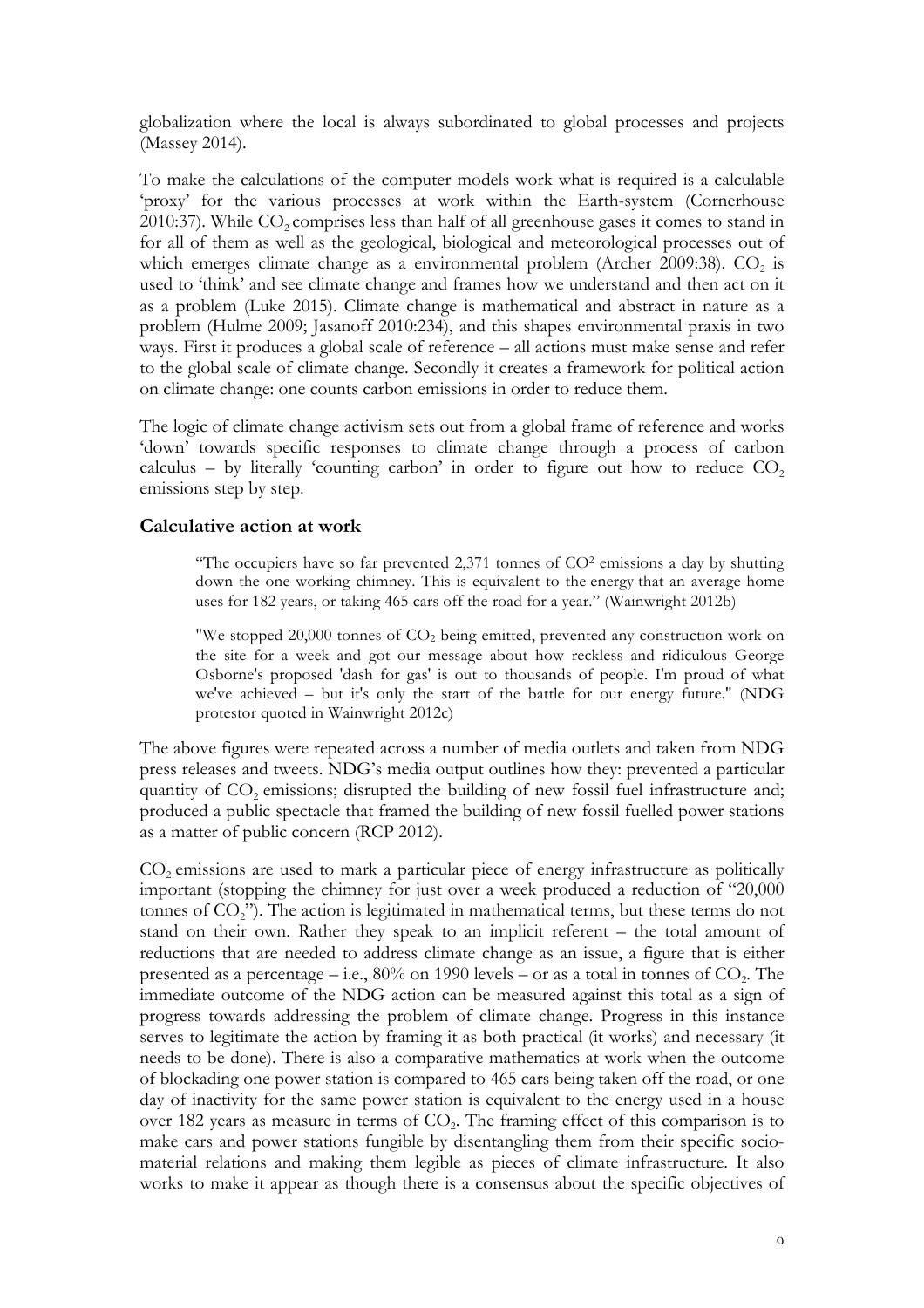environmental politics as counting carbon in order to reduce carbon emissions (Wolsink 2010).

The mathematics of counting carbon enables action to be taken on climate change as an issue, first by making actions calculable and therefore legitimate and secondly by repoliticising climate change as a matter of public infrastructure and not private consumption. In this latter instance, the arithmetic of calculative activism has the effect of legitimating public infrastructure as a political target. If it is a scientific necessity to reduce carbon emissions, and such reductions overwhelmingly have to take place within and through infrastructure, then infrastructure is a legitimate target of protest (Vidal 2008). However, this move to politicize the conditions of life is at once undermined by the calculative framework of climate activism.

The carbon emissions prevented by NDG's occupation signified the potential reductions of carbon emissions that could result from blocking the building of the new power station. This potential reduction, made visible by the actual reduction that results from the action, only has value within a global accounting of greenhouse gas emissions. Framed by the scalar logic of climate change, the question of infrastructure is disentangled from other social considerations and subordinated to global carbon calculus. In this fashion counting carbon reinforces the autonomy of the global technosphere (Massey 2014) even as it subjects economic accounting to an atmospheric referent.

This scaling undermines the potential for enacting thick justice through infrastructural campaigns by introducing a particular kind of calculative pragmatism into environmental praxis where place is displaced by planet (Heise 2008), one that could be said to mobilise a "thin cosmopolitanism" (Dobson 2006)<sup>vi</sup> and where a kind of global expertise comes to stand in as the only legitimate form of political agency vis-à-vis climate change (Mitchell 2002:41). As such, while it is inaccurate to suggest, *pace* the postpolitical argument, that science undermines politics as a mode of social practice, it does suggest that the practice of counting carbon functions to produce and validate a specific set of political agencies that take up certain aspects of "high modernism" (Scott 1998:4), most notably the role of expertise, the proper scale of political intervention, and scientific rationalism as the legitimate analytical and political framework. These political agencies function to disable, obscure and invalidate other modes of political agency and non-expert modes of knowledge (Mitchell 2002:41).

While questions of alternative forms of life are often at the heart of infrastructural campaigns – how we farm, how we move, what should be sacrificed for how we live – with climate infrastructure pragmatism supersedes such concerns. The forms of life climate infrastructure 'locks' us into are important primarily vis-à-vis greenhouse gas emissions; the need to reduce emissions frames justice as a secondary concern, one to be addressed after securing the necessary reduction in carbon emissions. Or, perhaps more accurately, it suggests justice will be an outcome of emissions reductions and 'getting the climate math right'.

### **Slippery infrastructure**

"When we did the maths this morning and realised what an environmental impact we're making, it suddenly hit home just how important radical action like this can be." (NDG protestor quoted in OT 2012)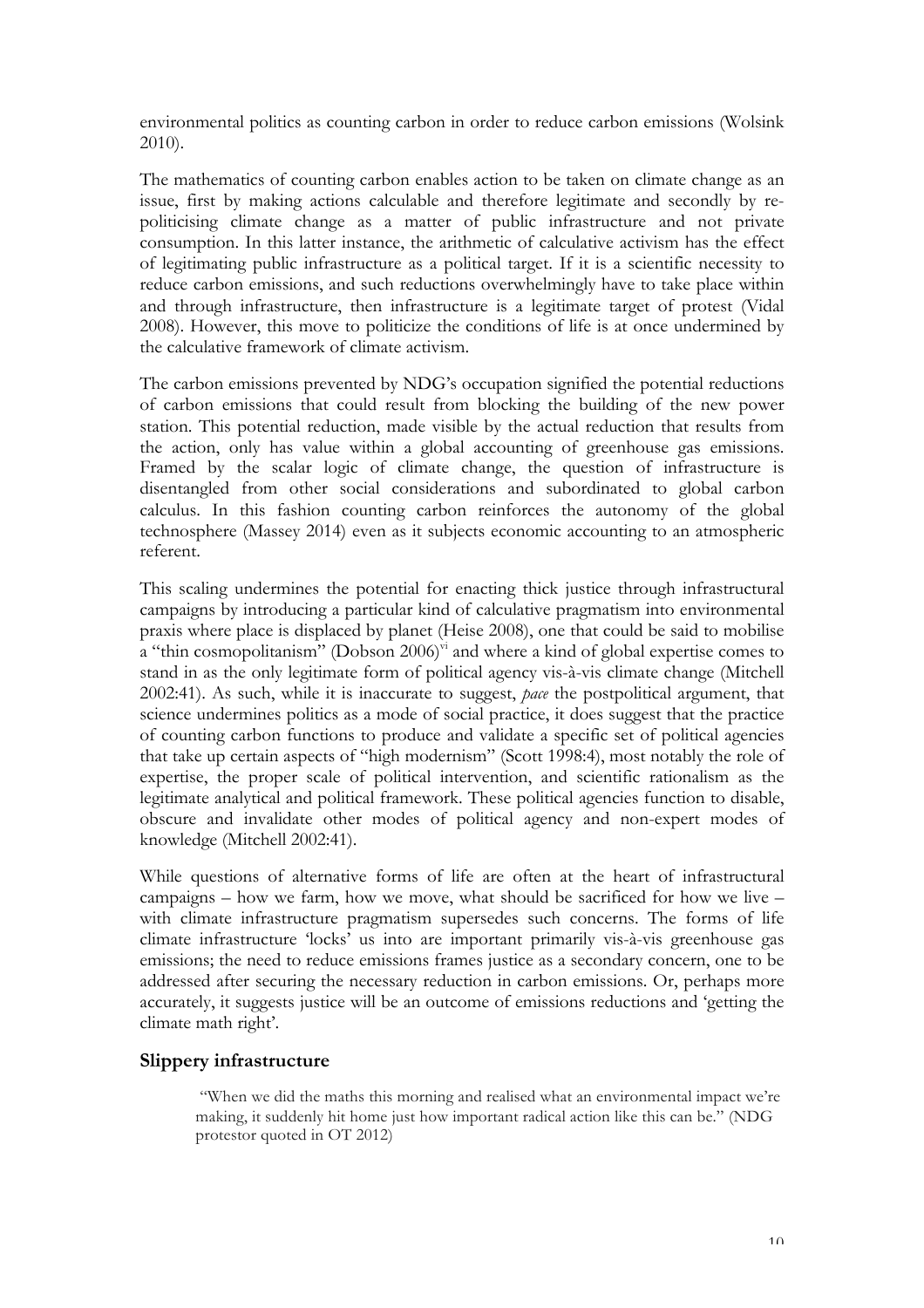Calculative activism as undertaken by NDG enables seeing infrastructure in a particular way. It makes some locations within the UK's climate infrastructure more important than others, worthier targets for political actions that others. Making climate infrastructure commensurate by counting carbon opens up the practical option of moving from abstract calculus to site-specific action. But this movement, this way of taking hold of climate infrastructure, is not without its ambivalences.

An encounter with a specific 'piece' of infrastructure, even at a discursive level, introduces an element of social friction (Tsing 2004). To consider the West Burton power station is to consider climate infrastructure as an element of a specific place. Taking up Doreen Massey's notion of place as a site of encounter (2014), what considering West Burton power station as a particular instantiation of climate infrastructure does is open up debate around the particular encounters is enables and produces.

Much of the debate that took place in the media during and after the action fell into what could be considered a classic trope of environmental reporting: the conflict between jobs and the environment. In a piece reporting on the protest, one newspaper article ended by making the economic stakes of the action clear:

"Work started on the £600m combined cycle gas turbine station in 2008, with some 1,000 jobs involved in construction, including a 19km (12 mile) gas pipeline and generation equipment to supply power to about 1.5m homes and businesses." (Wainwright 2012a)

In itself this debate is nothing new – such debates date back to the beginning of the modern environment movement (Hay 2002), if not earlier (Bonneuil and Fressoz 2016). Seen from the perspective of calculative activism such a conflict is often analysed as one between a scientifically-literate environmentalism and a labour movement captured by the capitalist ideology of limitless growth. And, often in the same breath, the conflict is seen as one between two political scales, the global and local, where it is assumed that the local will (indeed, must!) make way for the global. What I want to suggest here is that both arguments mobilise a common set of globalist logics, where the abstract, de-placed and global is both more powerful and more valid than what is cast or described as local (Gibson-Graham 2002; Massey 2014; Tsing 2004). I would suggest that calculative activism is precisely a means to enforce such a globalised scaling specifically against the frictions of situated encounters around climate infrastructure.

The encounters that make up the place of West Burton power station are not limited to those between NDG and the people employed by either the power company EDF or various construction companies building the power station. Also entangled are farmers, farmer organisations, people who live in the area around the power station, energy consumers, an array of local government organizations, regional business and government institutions, community and environmental groups, labour unions, political parties, environmental and climate scientists, journalists, the national government (from MPs and policy wonks to administrative workers and compliance officers) to the various institutions of the European Union. Just to name a few.

Counting carbon offers a means of smoothing over the vast array of potential (and actual) conflicts that emerge in and around the West Burton power station. Power generation in West Burton goes back to 1967 when a coal-fired power station 'next door' to the one contested by NDG activists was first commissioned. The company building the gas-fire power station, EDF, claims the commissioning phase of the new build dates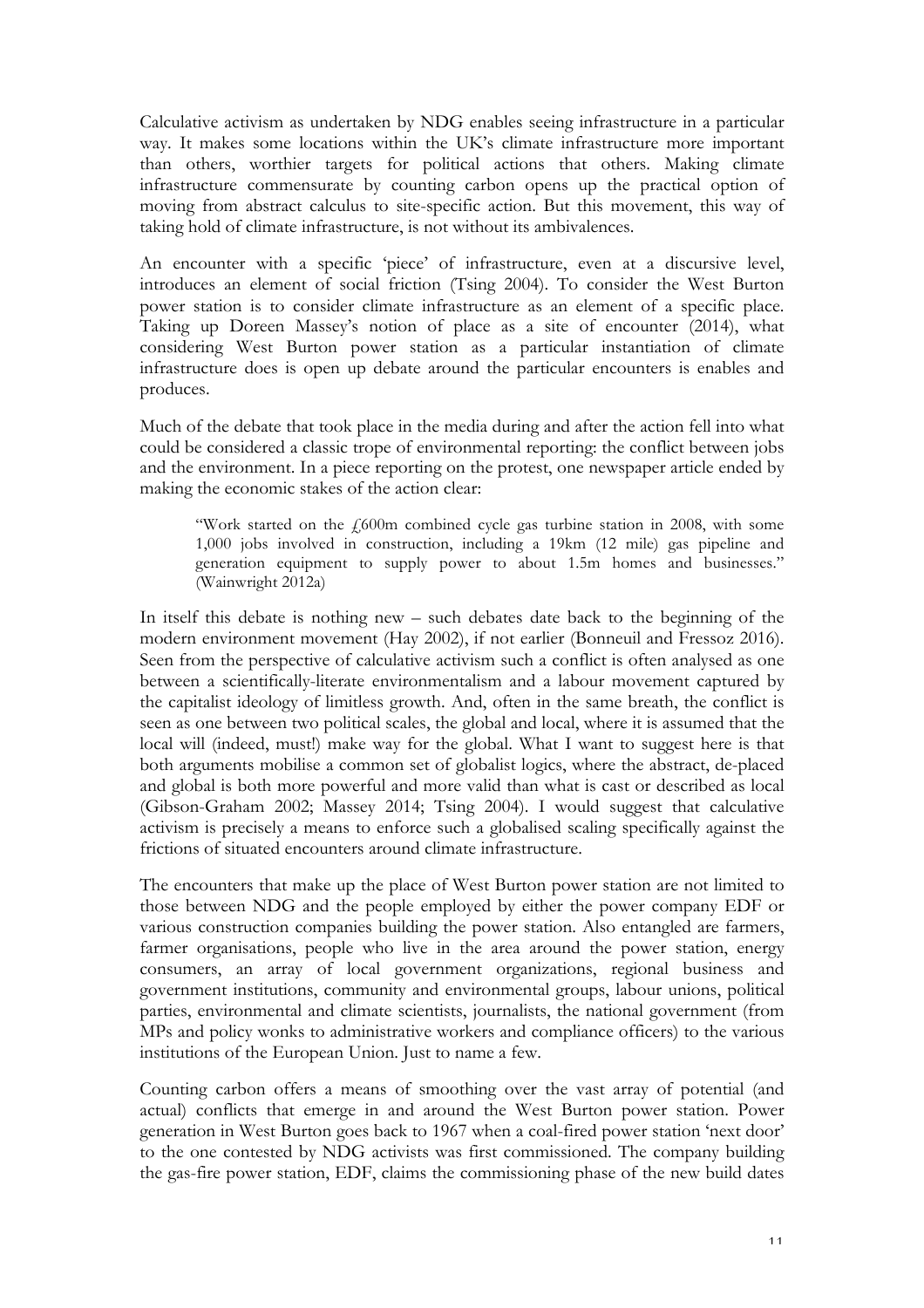back to 2007. In both instances the NDG actions come up against particular legacies of planning, construction, operation and governance as well as national programs and energy infrastructural demands. These legacies come with specific social-economic relations, ones that produce resistance to the idea of 'shutting down' the stations: from the involvement of local school children through the 'discovery centre' in the old coalfire power station to the people employed to build and operate the new station to the people and businesses who make use of the energy.

Counting carbon works to introduce a synoptic perspective (Scott 1998:11), one that invalidates and obscures a host of particular issues and other non-calculative processes and practices such as listed above. As Scott notes, "certain forms of knowledge and control require a narrowing of vision" (ibid). While there are many state-led projects that count carbon in order to produce climate change market regimes (Arora-Jonsson et al. 2015; Bohm, Murtola and Spoelstra 20012), my contention is that the synoptic perspective is not solely the province of state-making but rather as aspect of other political movements that seek to establish control over a terrain or space by framing the critical elements of that terrain legible in a specific way (ibid:4)<sup>vii</sup>. The labour involved in making something legible is often a labour of simplification – of not only creating a hierarchy of values and producing some things as representable and others opaque (as either private, as inconsequential or as natural) but in actually shaping the social field in order to socially and materially simplify it (we could note here that the role of  $CO<sub>2</sub>$  as a proxy acts on the disruption of the carbon cycle in a similar simplifying fashion towards similar pragmatic ends).

Scott sets out how the state makes society legible in much the same was as it makes nature legible, thus producing specific populations (Foucault 2007), separations (Mitchell 2002) and historical natures (Moore 2015). A key image in his archive is scientific forestry. Not only were new forms of measurement and analysis introduced in order to better manage state forests, the forests themselves were physically changed, with a greater uniformity of species and generational succession introduced to ease management. Here we could note the similarities in Scott's argument to accounts of governmentality in France in the eighteenth and nineteenth centuries by Foucault (2007), or, returning to the discussion of the constitution of climate change as a calculative problem (or factish) above, note the similarities between state-making and scientific knowledge production (Stengers 2000).

As argued by Scott, not every synoptic approach is violent (or even materially capable of such acts of violence). Violently remaking peoples and natures requires the addition of both what Scott calls a "high modernist ideology" – the muscular belief in a top-down, productivist and techno-scientific vision of progress that marries rational planning with fantasies of the mastery of nature – and an authoritarian state (1998:4). And while NDG have both a synoptic perspective and elements of a high-modernist perspective (though no more than elements I would suggest), they are certainly not a state-actor nor do they suggest they would like to be. Nor do they avoid engaging with workers or the local community – it is just that any engagement came after the fact of the occupation rather than as a central element of it, indicating a layering of priorities<sup>viii</sup>.

Nonetheless counting carbon does work to synoptically frame climate infrastructure. The global nature of climate change and the pressing urgency of it as an issue compel climate activists to take up the synoptic perspective of the state. To "see like a state" is not only a matter of making facts into particular kinds of concerns, ones that are framed as technical questions (Demeritt 2006); it is to produce a particular kind of political scale,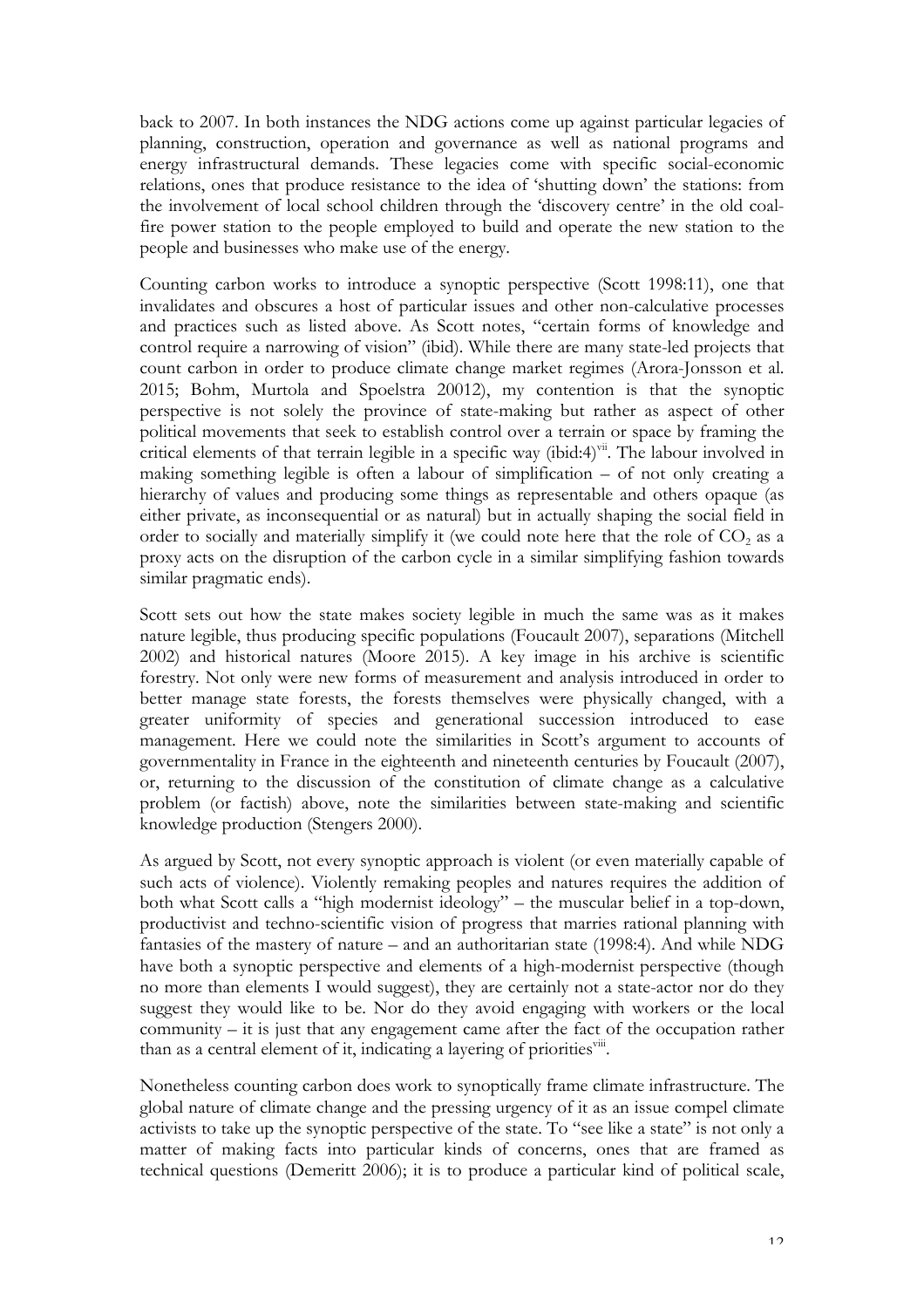one where the local is both produced as a specific political identity and cast as a reactionary ecological force. With climate change, what we see is the eclipse of the local as a site of political action: it has been measured in Parts Per Million and found wanting.

By making infrastructure measurable, the particularities of any given piece of infrastructure become subject to evaluation via  $CO<sub>2</sub>$  emissions. The fungible nature of climate infrastructure renders the specificities of its entanglements and connections subject to pragmatic consideration, where pragmatism is always-already a matter of global concern. In this way justice becomes a matter of global calculus, as the costs and benefits of any given piece of infrastructure are measured in Parts Per Million (PPM) of  $CO<sub>2</sub>$  on a global scale.

Thus the possibilities of addressing forms of life or ways of being in the world vis-à-vis a particular instantiation of infrastructure slip away under calculative pressure within a global arithmetic framework. Here the ambivalence of turning to specific pieces of climate infrastructure are cast aside – the lives affected, the specific visions and hopes for the future, the histories and ways of being in that place in the world are all negated in the synoptic carbon gaze. The rescaling of infrastructure from a situated to global (abstract) concern undoes our hold on it and our capacity to undertake the work of producing thick justice.

## **Infernal arithmetic**

Thick justice requires us to be for some worlds and against others (Haraway 1997:47). It is a question of making alliances and ecologies, itself a polarizing labour that turns on the question of who or what we care for and how (Bellacasa 2012). If environmentalists are to consider climate change as a problem of infrastructure, then addressing climate change will require changing the sociotechnical arrangements of inhabited existing worlds, foregrounding the question of what lives 'we' wish to be for and what forms of life will be rendered unviable and unliveable.

The infrastructure that underpins modern life in the UK is not a neutral tool but a series of sociotechnical arrangements that re/produce particular forms of life. Infrastructure is an object, the relation between objects and the grounds on which other objects operate (Larkin 2013:329). Infrastructure is an ambience within which we are enmeshed. It is not only a mode of socio-political management and rule (Anand et al. 2012), it is part of the specific capacities and agencies we take for granted or naturalise (Mitchell 2002:80) – at least until they break down (Jackson 2014). As such to contest infrastructure is to contest the very constitution of people's lives. These lives may be in a state of cruel optimism (Berlant 2011) or toxified by the waste of late liberal energy technologies (Fortun 2014), but this does not make people any less attached to them. Indeed as Lauren Berlant suggests the lack of other visible or viable forms of life may make people all the more attached to their existing lives, dreams, hopes and futures, even if this means knowingly embracing a climate change future (2011). It is thus crucial to directly address the question of the intimate transformation of people's forms of life and not approach them as secondary concerns to the counting of carbon.

Returning to the power station, blocking the construction of the new gas-fire power station will put into question the incomes and wealth of a number of people (as well as their future careers and familial prospects), the socio-economic status of a region and the energy supply of a national grid. While it is often argued that climate change is an issue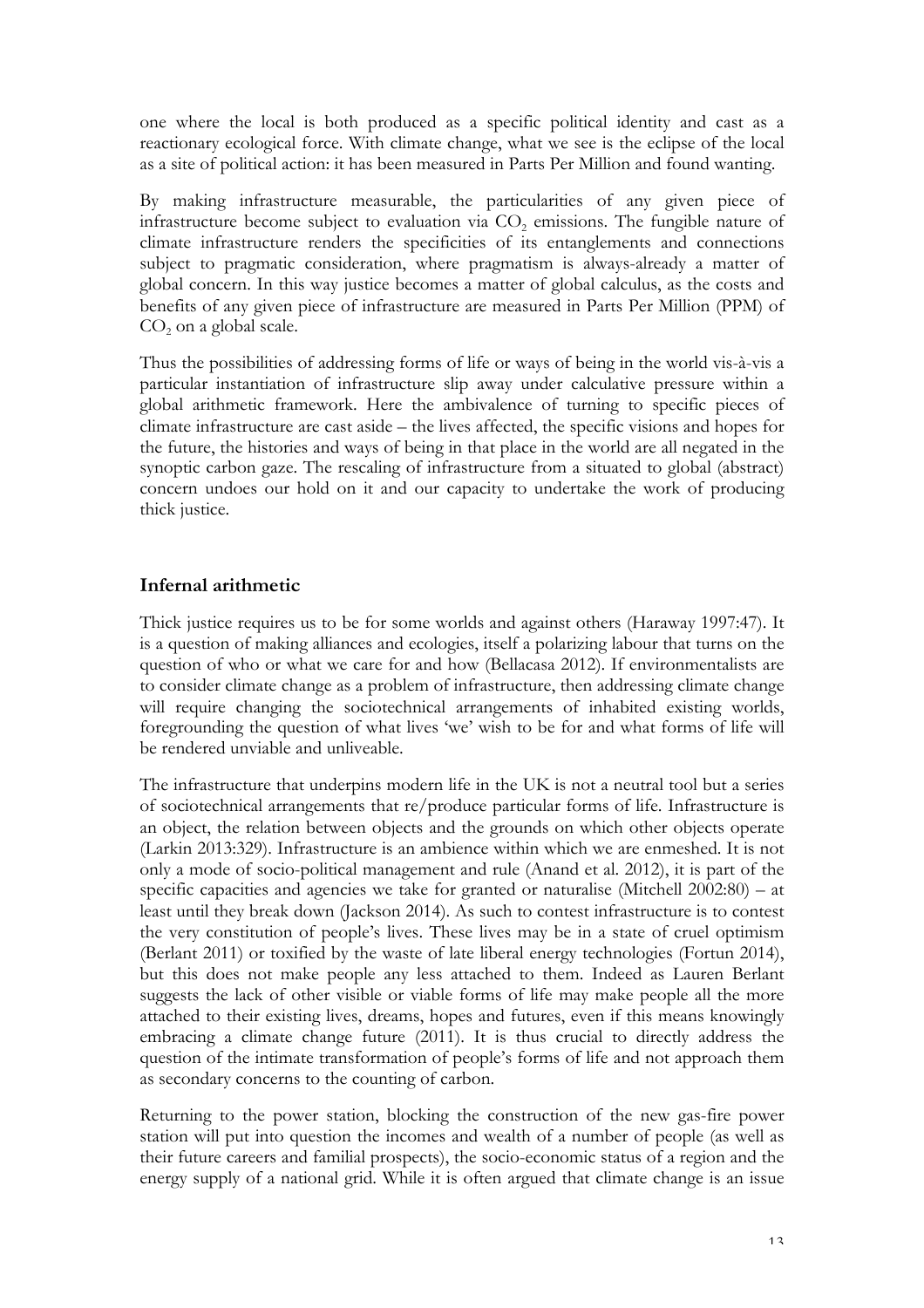that affects everyone and that to adequately address climate change will be to universal benefit, not everyone will be equally affected by how climate change is resolved as an issue. Where some people may benefit, some will not. Beyond the immediate questions of infrastructure there are broader considerations of the kinds of ways of life enabled by current energy infrastructure that may not be viable or possible if energy production was changed in a manner consistent with tackling climate change as an issue.

It is rare that environmentalists will openly talk of what will be lost through successful efforts to address climate change. Often the talk is of green jobs, or increased happiness, of better health and brighter futures, and for good reason. Common sense suggests that campaigning on the basis of making people's lives measurably worse would not be a recipe for success. The proposals for "prosperity without growth" (Jackson 2011) or shorter working weeks (Coote, Franklin and Simms 2010) are recognitions of the fact that what is required is a plan to 'de-grow' the economy without necessarily introducing social austerity.

These proposals set out from the abstract calculus of carbon and arrive at national plans for tackling climate change in a just fashion. Justice here is a matter of how the transformation is arranged, of how the counting of carbon takes place: it is about the even distribution of numbers. As such the difficult question of what constitutes justice is evaded. More to the point, the politics of thick justice is avoided completely as it is already assumed that some lives will cease to be possible and must be pragmatically scarified in order to tackle climate change.

I am not suggesting here that existing ways of life in the global North should not be disturbed in order to tackle climate change, or that climate change is not a massive and pressing socio-ecological concern. I am arguing that the constitution of climate change as a matter of counting carbon reduces the substance of political questions to pragmatic arithmetic. Justice becomes a matter of calculation and not of engaging in the difficult political work of figuring out how to live in the world, where what is at stake is recognized to be the continued or possible existence of forms of life. As such the global political scale of climate change is reproduced through calculative activism at the expense of thick justice.

Given how climate change is constituted as a problem, the conflict appears as an infernal alternative, a situation that seems "to leave no other choice than resignation or a slightly hollow sounding denunciation" (Stengers and Pignarre 2011:25). You can choose to engage in the messy politics of constituting place and produce thick justice or you can adequately deal with climate change as an issue, and leave political concerns for after that problem is solved. You can have justice and an unlivable world, or you can solve climate change and impose green austerity. You can't have both.

The cost of counting carbon is the loss of the particular (Jasanoff 2010), and with it the loss of the capacity to pose questions of thick justice. This double loss is a function of the way in which the problem of climate change is constituted. As a global issue, one that promises catastrophe on unimaginable scales, it functions to subordinate questions of how we should or can live to questions of how we are to manage climate change.

### **Re-scaling climate change**

Donna Haraway suggests that we need to be attentive to the ways in which our concepts work: what they enable and disable as modes of engaging with the world (1997:36). As a mathematical description of the breakdown in the carbon cycle, the concept of climate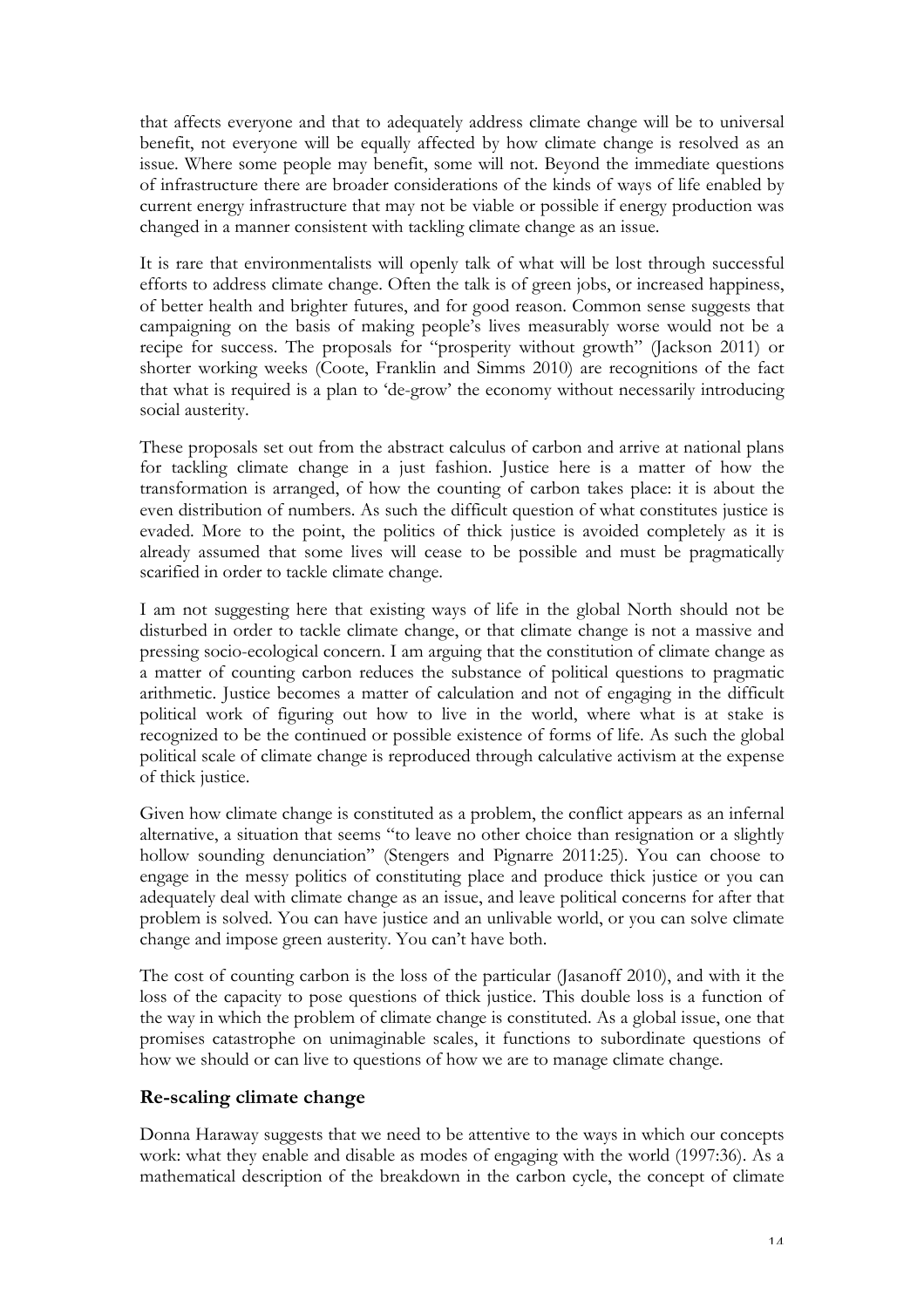change enables us to take hold of the problem of global warming through a worldspanning technical apparatus (Edwards 2010) and to subject it to policy analysis and political debate (Demeritt 2006). At the same time the scale-making of climate change renders questions of thick justice inaccessible and de-situates political agency, making it a matter of global political action. The production of a sense of planet (Heise 2008) as a means of 'seeing' climate change and working to mitigate it implies a global mode of politics and the capacity to see like a state.

Climate change activism as an expression of a global politics sets out to overcome the friction of situated encounters that may block, slow down or alter action deemed necessary to arrest climate change (Tsing 2004:5). The global synoptic perspective of climate activism articulates the frictions of localized engagements as impediments to effective action on climate change. Pragmatism manifests as unscientific compromise; compromise that endangers all life on earth in the face of the looming climate catastrophe.

Such a synoptic perspective undermines questions of thick justice. It does not entirely silence such questions however. Within any material encounter with energy infrastructure, as in NDG's action, it is impossible to not to engage in debate or conflict around the conditions of people's lives: how they can and will be able to live, the capacities they have or will have, who they can or can't be. Indeed, after the NDG action started these are exactly the sorts of encounters that begun to take place. Rather than maintaining that these situated concerns for jobs, energy, ways of life, etc are necessarily regressive or anti-environmental, or that they can be tackled without there being any conflict with a reduction in carbon emissions, there needs to be a sustained engagement with questions of how we are to live without the assumption that the situated or 'local' must necessarily be subordinated to the global (Gibson-Graham 2002). Better yet, infrastructure could provide the opportunity for foregoing the local/global dyad in favour of a politics that 'stays with the trouble' of specific infrastructures (Haraway 2014). At stake here are the questions: is it possible to realize the sort of open "militant particuarlism" that David Featherstone advocates (2005) through climate infrastructure despite the framing effects of climate change as a political problem? Is it possible to take hold of the problem of climate change without counting carbon or mobilizing a global political scale? Is it possible to make climate change speak otherwise?

This would not mean foregoing a planetary or biospheric (in contrast to global) perspective of climate change. Rather, it could mean incorporating climate change into the messy negotiations that surround the question of how want to inhabit the future in place. Politics in this instance is not only a matter of being for some worlds against others, but for some scales against others. The rescaling of agency vis-à-vis climate change is already taking place as infrastructures moves to the centre of political action. Pipelines, oil and gas fields, power stations and more are all slowly moving to the centre of climate change politics. In doing so, it will be increasingly difficult to escape the "grip of the encounter" (Tsing 2004:5) where questions of how we are to live cannot be referred to a global arithmetic or avoided.

Such an encounter works to reveal climate change not as a global problem, but one that emerges piece by piece through specific encounters, and thus one amenable to situated works of activism. Just as capitalism is constructed piece by piece as a globalizing project, so too is climate change produced through specific labours, networks, conflicts and projects as a global object of concern. Rather than uncritically accept the inheritance of such globalizing projects, a shift to more intimate modes of infrastructural activism could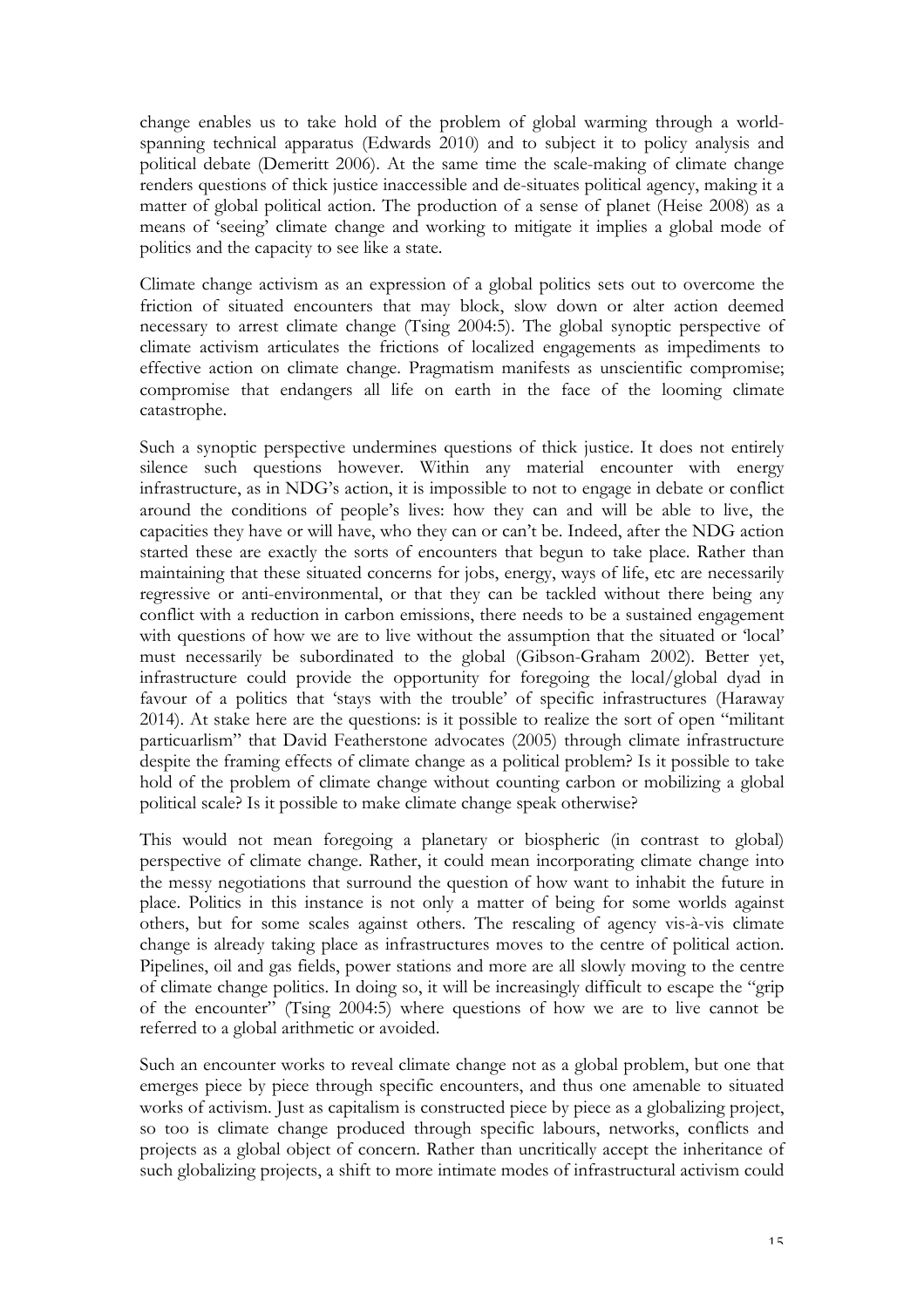open up the construction and reproduction of both climate change as a biospheric state and, it might be said, capitalism as an organizing force of the current world-system.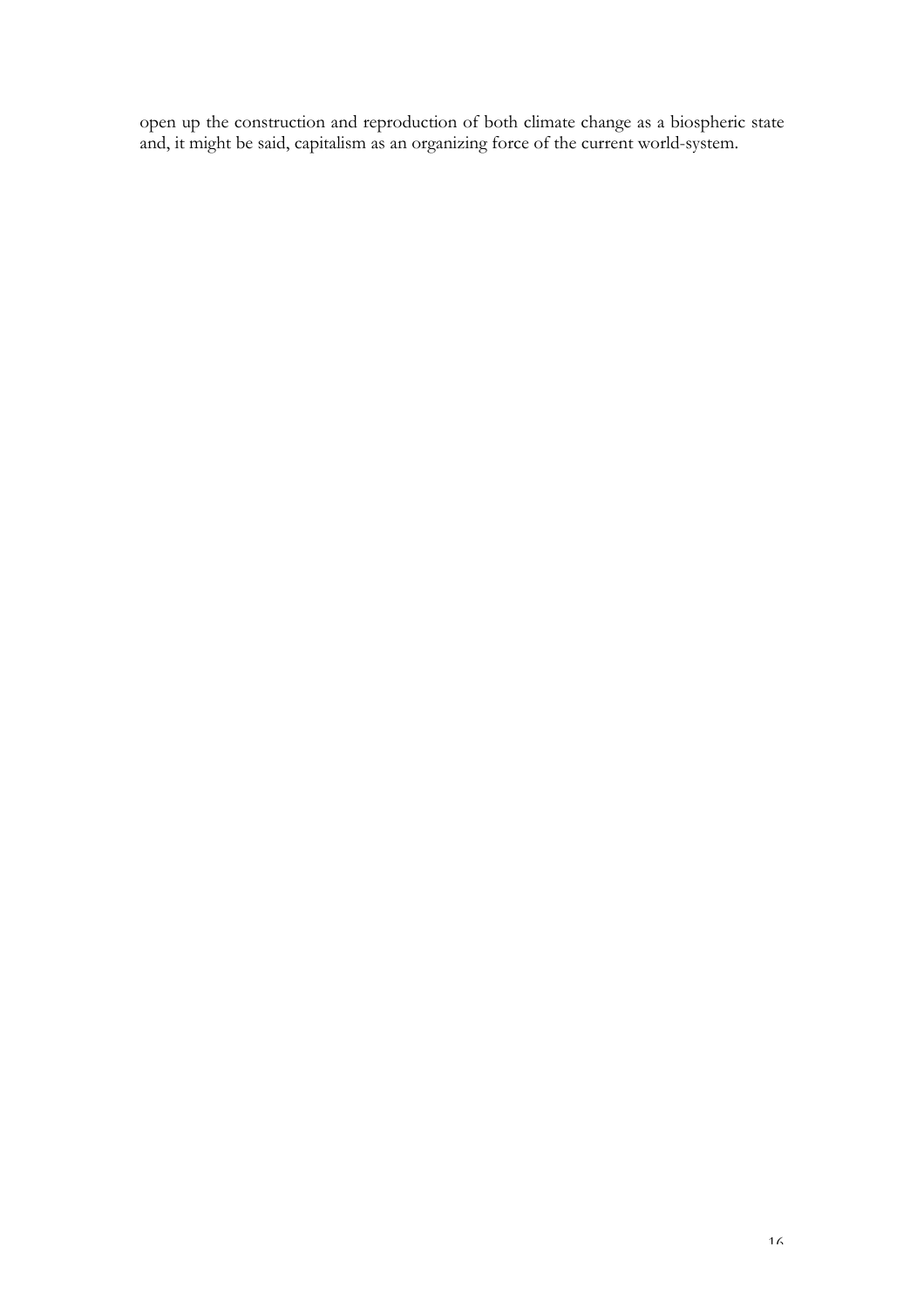#### **Bibliography**

- Adam, David, and Mark Tran. 2009. "Kingsnorth power station plans shelved by E.ON." in *The Guardian*.
- Anand, Nikhil , Johnathan Bach, Julia Elyachar, and Daniel Mains. 2012. "Infrastructure: Commentary from Nikhil Anand, Johnathan Bach, Julia Elyachar, and Daniel Mains."." in *Curated Collections*. Cultural Anthropology Online.
- Anderson, Kevin. 2012. "Climate Change going beyond dangerous Brutal numbers and tenuous hope." *Development Dialogue* September 2012(What Next Volume III - Climate, Development and Equity):16-40.
- —. 2013. "Avoiding dangerous climate change demands de-growth strategies from wealthier nations." in *Kevin Anderson*.
- Anderson, Kevin, and Alice Bows. 2010. "Beyond 'dangerous' climate change: emission scenarios for a new world." *Philosophical Transactions of the Royal Society A: Mathematical, Physical and Engineering Sciences* 369(1934):20-44.
- Archer, David. 2009. *The Long Thaw: How humans are changing the next 100,000 years of the earth's climate*. Oxford: Princeton University Press.
- Arora-Jonsson, Seema , Lisa Westholm, Beatus John Temu, and Andrea Petitt. 2015. "Carbon and Cash in Climate Assemblages: The Making of a New Global Citizenship." *Antipode* 48(1):74-96.
- Barry, J, and S Quilley. 2008. "Transition Towns: "Survival", "resilience" and sustainable communities - Outline of a research agenda." *Advances in Ecopolitics* 2:14-37.
- Bellacasa, Maria Puig de la. 2012. "'Nothing comes without its world': thinking with care." *The Sociological Review* 60(2):197-216.
- Bergman, Noam. 2014. "Climate Camp and public discourse of climate change in the UK." *Carbon Management* 5(3):1-10.
- Berlant, Lauren. 2011. *Cruel Optimism*: Duke University Press.
- Blok, Anders, Moe Nakazora, and Brit Ross Winthereik. 2016. "Infrastructuring Environments." *Science as Culture* 25(1):1–22.
- Bohm, Steffen, Anna-Maria Murtola, and Sverre Spoelstra. 20012. "The atmosphere business." *ephemera: theory & politics in organisation* 12(1/2).
- Bomberg, Elizabeth. 2012. "Moving beyond the impasse: climate change activism in the US and the EU." Pp. 123-41 in *Governance, Democracy and Sustainable Development: Moving Beyond the Impasse*, edited by Oluf Langhelle James Meadowcroft, Audun Rudd. Cheltenham: Edward Edgar Publishing.
- Bonneuil, Christophe, and Jean-Baptiste Fressoz. 2016. *The Shock of the Anthropocene: The Earth, History and Us*. London: Verso.
- Bowman, Andrew. 2010. "Are we armed only with peer reviewed science? The scientization of politics, trust, risk and the environmental movement." Pp. 173-96 in *Future ethics: climate change and the apocalyptic imagination*, edited by Stefan Skrimshire. London: Continuum.
- Boyer, Dominic. forthcoming. "Revolutionary Infrastructure." in *Infrastructures and Social Complexity: A Routledge Companion*, edited by Penny Harvey, Casper Bruun Jensen, and Atsuro Morita. New York: Routledge.
- Braun, Bruce, and Sarah J. Whatmore (Eds.). 2010. *Political Matter: Technoscience, Democracy, and Public Life*. Minneapolis: University of Minnesota Press.
- Bryant, Gareth. 2016. "The Politics of Carbon Market Design: Rethinking the Techno-politics and Post-politics of Climate Change." *Antipode*.

Camp, Climate. 2009. "About us." http://climatecamp.org.uk/.

—. 2010. "Where Next Minutes." http://climatecamp.org.uk.

- Carter, Lawrence. 2012. "Why I helped occupy a gas power station in the name of a better future." Blue & Green Tomorrow.
- Castree, Noel. 2014. *Making sense of nature: Representation, politics and democracy*. New York: Routledge.
- Chatterton, Paul, David Featherstone, and Paul Routledge. 2013. "Articulating Climate Justice in Copenhagen: Antagonism, the Commons, and Solidarity." *Antipode* 45(3):602-20.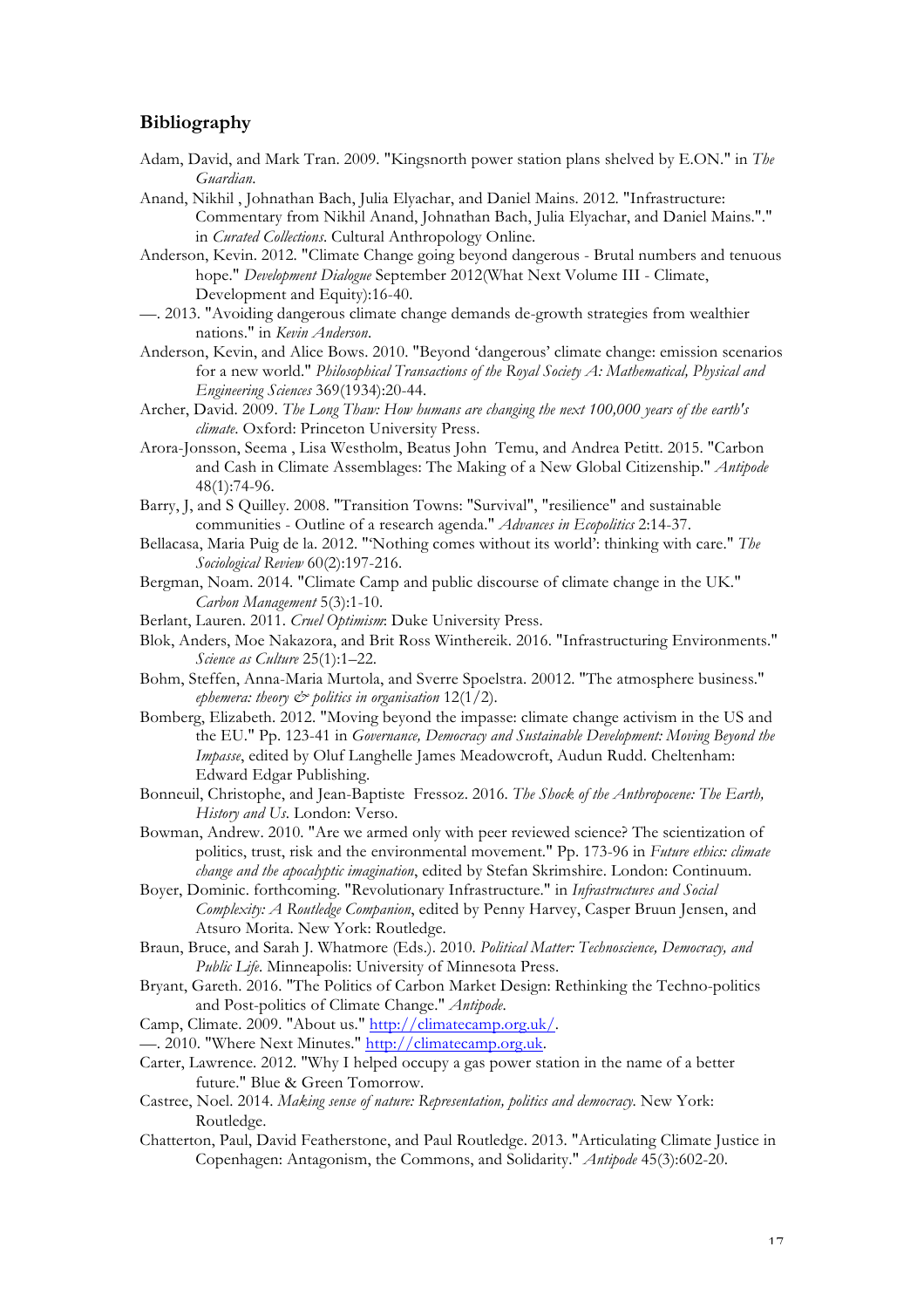Clark, Timothy. 2012. "Scale: Derangements of Scale." Pp. 148-66 in *Telemorphosis: Theory in the Era of Climate Change*, edited by Tom Cohen. Ann Arbor: Open Humanities Press.

Coote, Anna, Jane Franklin, and Andrew Simms. 2010. "21 hours: Why a shorter working week can help us all to flourish in the 21st century." New Economics Foundation.

Cornerhouse. 2010. "Commodity Fetishism in Climate Science and Policy." in *Corner House Briefing Paper*.

Crouch, Colin. 2012. *The Strange Non-Death of Neoliberalism*. Cambridge: Polity.

Dean, Jodi. 2009. *Democracy and other Neoliberal fantasies: Communicative capitalism and Left politics*. London: Duke University Press.

- Demeritt, David. 2001. "The Construction of Global Warming and the Politics of Science." *Annals of the Association of American Geographers* 91(2):307-37.
- —. 2006. "Science studies, climate change and the prospects for constructivist critique." *Economy and Society* 35(3):453-79.

Dobson, Andrew. 2006. "Thick Cosmopolitanism." *Political Studies* 54:165–84.

Dryzek, John S. 2005. *The Politics of the Earth: Environmental Discourses*. Oxford: Oxford University Press.

- Edwards, Paul N. 2010. *A Vast Machine: Computer Models, Climate Data, and the Politics of Global Warming*. Cambrudge: The MIT Press.
- Evans, Brad, and Julia Reid. 2014. *Resilient Life: The art of living dangerously*. Cambridge: Polity.
- Featherstone, David. 2005. "Towards the Relational Construction of Militant Particularisms: Or Why the Geographies of Past Struggles Matter for Resistance to Neoliberal." *Antipode* 37(2):250–71.
- —. 2013. "The Contested Politics of Climate Change and the Crisis of Neo-liberalism." *ACME:An International E-Journal for Critical Geographies* 12(1):44-64.
- Featherstone, David, Anthony Ince, Danny Mackinnon, Kendra Strauss, and Andrew Cumbers. 2012. "Progressive localism and the construction of political alternatives." *Transactions of the Institute of British Geographers* 37(2):177–82.
- Feigenbaum, Anna, Fabian Frenzel, and Patrick McCurdy. 2013. *Protest Camps*. London: Zed Books.
- Fortun, Kim. 2001. *Advocacy after Bhopal*. London: University of Chicago Press.
- —. 2014. "From Latour to late industrialism." *Hau: Journal of Ethnographic Theory* 4(1):309–29.
- Foucault, Michel. 2007. *Security, Territory, Population*. New York: Palgrave Macmillan.
- Frenzel, Fabian. 2014. "Exit the system? Anarchist organisation in the British climate camps." *Ephemera* 14(4):901-21.
- Furlong, Kathryn. 2010. "Small technologies, big change: Rethinking infrastructure through STS and geography." *Progress in Human Geography* 35(4):460-82.
- Gibson-Graham, J.K. 2002. "Beyond Global vs. Local: Economic politics outside the binary frame." in *Geographies of power: Placing scale*, edited by Andrew Herod and Melissa W. Wright. Oxford: Blackwell Publishing.
- Hamilton, Clive. 2010. *Requiem for a species: Why we resist the truth about climate change*. Sydney: Allen & Unwin.
- Haraway, Donna J. 1991. *Simians, Cyborgs and Women: The Reinvention of Nature*. Oxon: Routledge.
- —. 1997. *Modest\_Witness@Second\_Millennium.FemaleMan\_Meets\_OncoMouse*. London: Routledge.
- —. 2014. "Anthropocene, Capitalocene, Chthulucene: Staying with the Trouble." in *Arts of Living on a Damaged Planet*. Santa Cruz, USA
- Harding, E. 2015. "Prefiguration versus the "Reformist Drift" in the Camp for Climate Action." *Capitalism Nature Socialism* 26(4):141-57.
- Harvey, Fiona. 2015. "UN publishes draft of slimmed-down Paris climate change deal." in *The Guardian*.
- Hay, Peter. 2002. *Main Currents in Western Environmental Thought*. Sydney: UNSW Press.
- Heise, Ursula K. 2008. *Sense of Place and Sense of Planet: The Environmental Imagination of the Global*. Oxford: Oxford University Press.
- Hope, Mat. 2014. "Public support for gas power rises as concern about climate change dips." The Carbon Brief.
- Howe, Cymene, Jessica Lockrem, Hannah Appel, Edward Hackett, Dominic Boyer, Randal Hall, Matthew Schneider-Mayerson, Albert Pope, Akhil Gupta, Elizabeth Rodwell, Andrea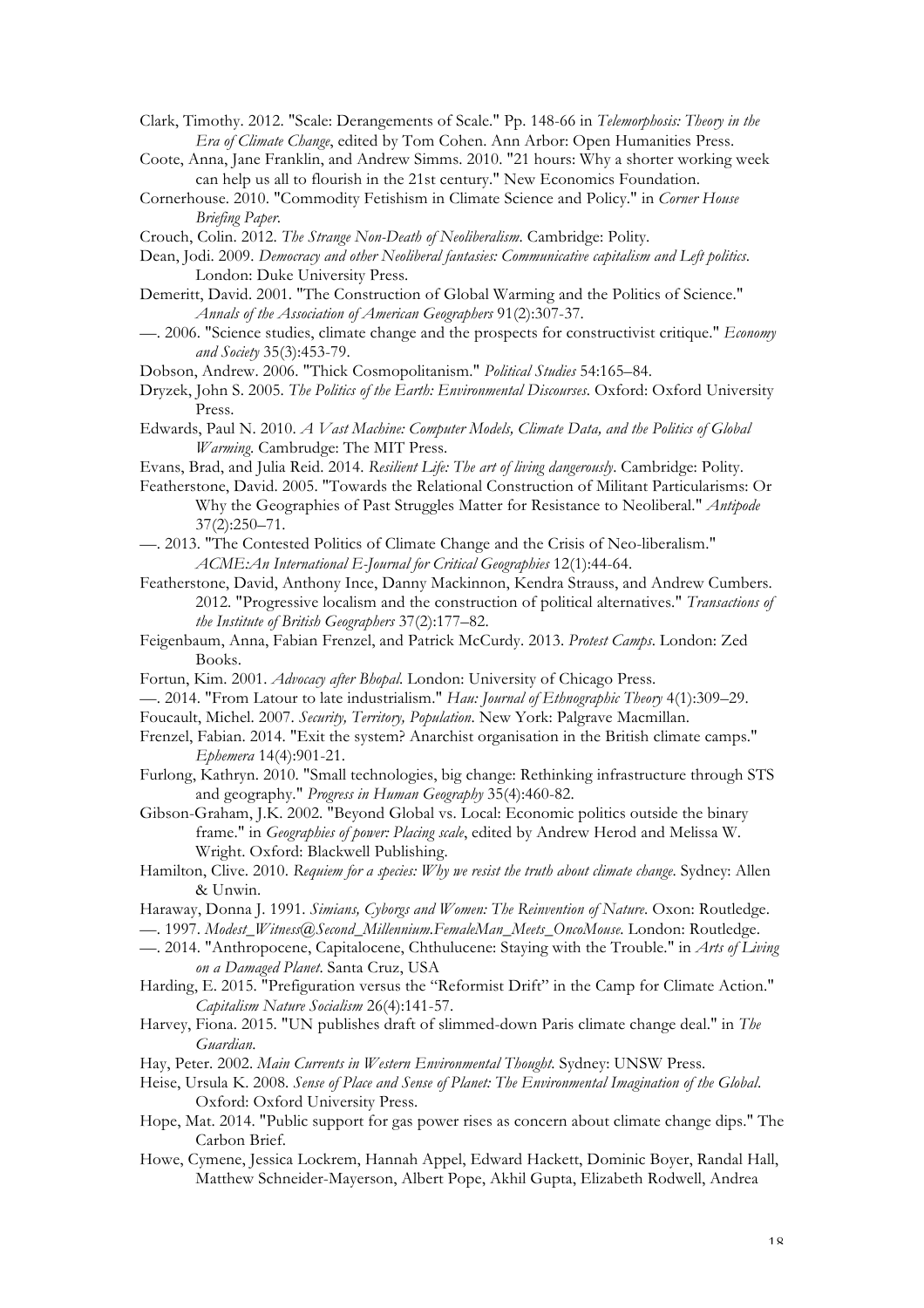Ballestero, Trevor Durbin, Fare`s el-Dahdah, Elizabeth Long, and Cyrus Mody. 2015. "Paradoxical Infrastructures: Ruins, Retrofit, and Risk." *Science, Technology, & Human Values*:1-19.

Hulme, Mike. 2009. *Why we disagree about climate change: Understanding controversy, inaction and opportunity*. Cambridge: Cambridge University Press.

Inman, Mason. 2010. "Has the World Already Passed "Peak Oil"?": National Geographic.

- International, Friends of the Earth. 2009. "UN Climate Conference closes without adopting 'Copenhagen accord'." Friends of the Earth International.
- Jackson, Steven J. 2014. "Rethinking Repair." in *Media Technologies: Essays on Communication, Materiality and Society*, edited by Tarleton Gillespie, Pablo Boczkowski, and Kirsten Foot. Cambridge: MIT Press.
- Jackson, Tim. 2011. *Prosperity without Growth: Economics for a Finite Planet*. London: Routledge.

Jasanoff, Shelia. 2010. "A New Climate for Society." *Theory, Culture & Society* 27(2-3):233-53.

- Jasiewicz, Ewa. 2012. "Why I'm occupying a gas-fired power station chimney." in *Comment is free*: The Guardian.
- Jensen, Casper Bruun, and Atsuro Morita. 2015. "Infrastructures as Ontological Experiments." *Engaging Science, Technology, and Society* 1:81-87.
- Kenis, Anneleen. 2014. "Climate change and post-politics: Repoliticizing the present by imagining the future?" *Geoforum* 52:148-56.
- Klein, Naomi. 2014. *This changes everything: Capitalism vs the climate*. New York: Simon & Schuster.
- Larkin, Brian. 2013. "The Politics and Poetics of Infrastructure." *Annual Review of Anthropology* 42:327–43.
- Latour, Bruno. 2004a. *Politics of Nature: How to Bring the Sciences into Democracy*: Harvard University Press.
- —. 2004b. "Why Has Critique Run out of Steam? From Matters of Fact to Matters of Concern." *Critical Inquiry* 30(Winter 2004):225-48.
- —. 2010. *On the Modern Cult of the Factish Gods*. London: Duke University Press.
- Linebaugh, Peter. 2006. *The London Hanged: Crime And Civil Society In The Eighteenth Century*. London: Verso.
- Luke, Timothy. 2015. "The climate change imaginary." *Current Sociology* 63(2):280–96.
- Lynas, Mark. 2008. *Six Degrees: Our Future on a Hotter Planet*. London: Harper Perennial.

MacKinnon, Danny, and Kate Driscoll Derickson. 2013. "From resilience to resourcefulness: A critique of resilience policy and activism." *Progress in Human Geography* 37(2):253–70.

- Marx, Karl. 1990. *Capital Volume 1*. London: Penguin.
- Massey, Doreen. 2014. *For Space*. London: SAGE.
- McCarthy, James. 2013. "We have never been "Post-political"." *Capitalism, Nature, Socialism* 24(1):19-25.
- McGrath, Matt. 2013. "Are public attitudes to climate change as fickle as the weather?": BBC.
- McGregor, Callum. 2015. "Direct climate action as public pedagogy: the cultural politics of the Camp for Climate Action." *Environmental Politics* 24(3).
- McKibben, Bill. 2010. *Eaarth: making a life on a tough new planet*. New York: Times Books.
- —. 2013. "Global Warming's Terrifying New Math." in *Rolling Stone*.
- Mitchell, Timothy. 2002. *Rule of Experts: Egypt, Techno-Politics, Modernity*. Berkeley: University of California Press.
- Monbiot, George. 2006. "An 87% Cut by 2030." in *The Guardian*.
- —. 2007. *Heat: How we can stop the planet burning*. London: Penguin.
- —. 2012. "No Dash for Gas the new, chimney-climbing face of climate direct action." in *The Guardian*.
- Moore, Jason. 2015. *Capitalism in the Web of Life: Ecology and the Accumulation of Capital*. London: Verso.
- Neocleous, Mark. 2013. "Resisting Resilience." *Radical Philosophy* 178(Mar/Apr 2013).
- Neville, Kate J., and Erika Weinthal. 2016. "Scaling up site disputes: strategies to redefine 'local' in the fight against fracking." *Environmental Politics* 25(4):569-92.
- North, Peter. 2011. "The politics of climate activism in the UK: a social movement analysis." *Environment and Planning A* 43(7):1581 – 98.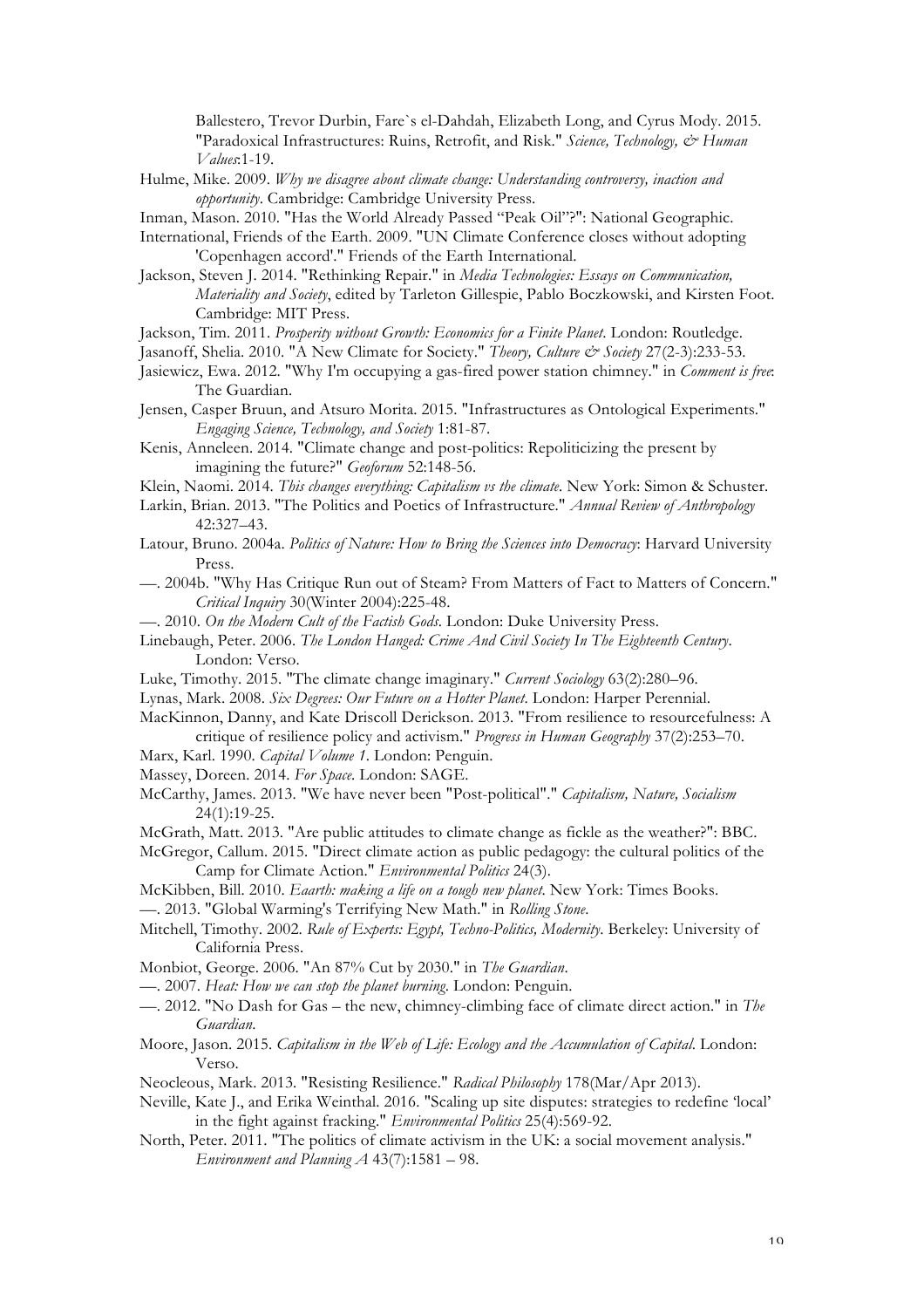- North, Peter, and Noel Longhurst. 2013. "Grassroots Localisation? The Scalar Potential of and Limits of the 'Transition' Approach to Climate Change and Resource Constraint." *Urban Studies* 50(7):1423-38.
- Noys, Benjamin. 2010. *The Persistence of the Negative: A Critique of Contemporary Continental Theory*. Edinburgh: Edinburgh University Press.
- Oreskes, Naomi, and Erik M. Conway. 2011. *Merchants of Doubt: How a Handful of Scientists Obscured the Truth on Issues from Tobacco Smoke to Global Warming*. New York: Bloomsbury Press.
- OT. 2012. "Demonstrators Prevent 10,000 Tonnes of CO2 Entering Atmosphere." Occupied Times.
- Paget, Antonia. 2012. "Protesters Occupy Chimney At EDF Power Station." Impact: the University of Nottingham's Student Magazine: University of Nottingham Student Union.
- Papadopoulos, Dimitris. 2010. "Insurgent Posthumanism." *ephemera: theory & organisation in politics* 10(2):134-51.
- —. 2014. "Politics of Matter: Justice and Organisation in Technoscience." *Social Epistemology: A Journal of Knowledge, Culture andPolicy* 28(1):70-85.
- Parenti, Christian. 2011. *Tropic of Chaos. Climate Change and the New Geography of Violence*. New York: Nation Books.
- Plows, A. 2000. "Collective Identity through Collective Action: Environmental Direct Action in Britain." in *Political Studies Association 50th Annual Conference*. London.
- Plows, Alexandra. 2008. "Towards an Analysis of the 'Success' of UK Green Protests." *British Politics* 3:92–109.
- Povinelli, Elizabeth. 2011. *Economies of Abandonment. Social Belonging and Endurance in Late Liberalism*. London: Duke University Press.
- Power, Reclaim the. 2016. "We shut down the UK's largest coal mine."
- RCP. 2012. "Press release: Campaigners from No Dash for Gas abseil 90m down power station chimney to end 7 day occupation." Reclaim the Power.
- Reuters. 2015. "Climate pledges by 140 countries will limit global warming but not enough." in *The Guardian*.
- Rogers, Joel Faulkner. 2013. "Talking trust on climate science." Cambridge: YouGov.
- Rootes, Christopher. 2011. "New Issues, New Forms of Action? Climate Change and Environmental Activism in Britain." Pp. 46-68 in *New Participatory Dimensions in Civil Society, Professionalization and Individualized Collective Action*, edited by Jan W. van Deth and William A Maloney. London: Routledge.
- Saunders, Clare. 2012. "Reformism and radicalism in the Climate Camp in Britain: benign coexistence, tensions and prospects for bridging." *Environmental Politics* 21(5):829-46.
- Saunders, Clare, and Stephan Price. 2009. "One person's eu-topia, another's hell: Climate Camp as a heterotopia." *Environmental Politics* 18(1):117-22.
- Schlembach, Raphael. 2011. "How do radical climate movements negotiate their environmental and their social agendas? A study of debates within the Camp for Climate Action (UK)." *Critical Social Policy*:22.
- Schlembach, Raphael, Ben Lear, and Andrew Bowman. 2012. "Science and ethics in the postpolitical era: strategies within the Camp for Climate Action." *Environmental Politics* 21(5).
- Scott, James C. 1998. *Seeing Like a State: How Certain Schemes to Improve the Human Condition Have Failed*. London: Yale University Press.
- Sealey-Huggins, Leon Ayo 2016. "Depoliticised activism? Ambivalence and pragmatism at the COP16." *International Journal of Sociology and Social Policy* 36(9/10):695 - 710.
- Seel, B, M Paterson, and B Doherty (Eds.). 2000. *Direct Action in British Environmentalism*. London: Routledge.
- Shackley, Simon, and Brian Wynne. 1996. "Representing Uncertainty in Global Climate Change Science and Policy: Boundary-Ordering Devices and Authority." *Science, Technology & Human Values* 21(3):275-302.
- Shift, and Dysophia. 2010. "Criticism without Critique: A Climate Camp Reader." Shift Magazine / Dysophia production.
- Spratt, Stephen, Andrew Simms, Eva Neitzert, and Josh Ryan-Collins. 2009. "The Great Transition." edited by New Economics Foundation. London: New Economics Foundation.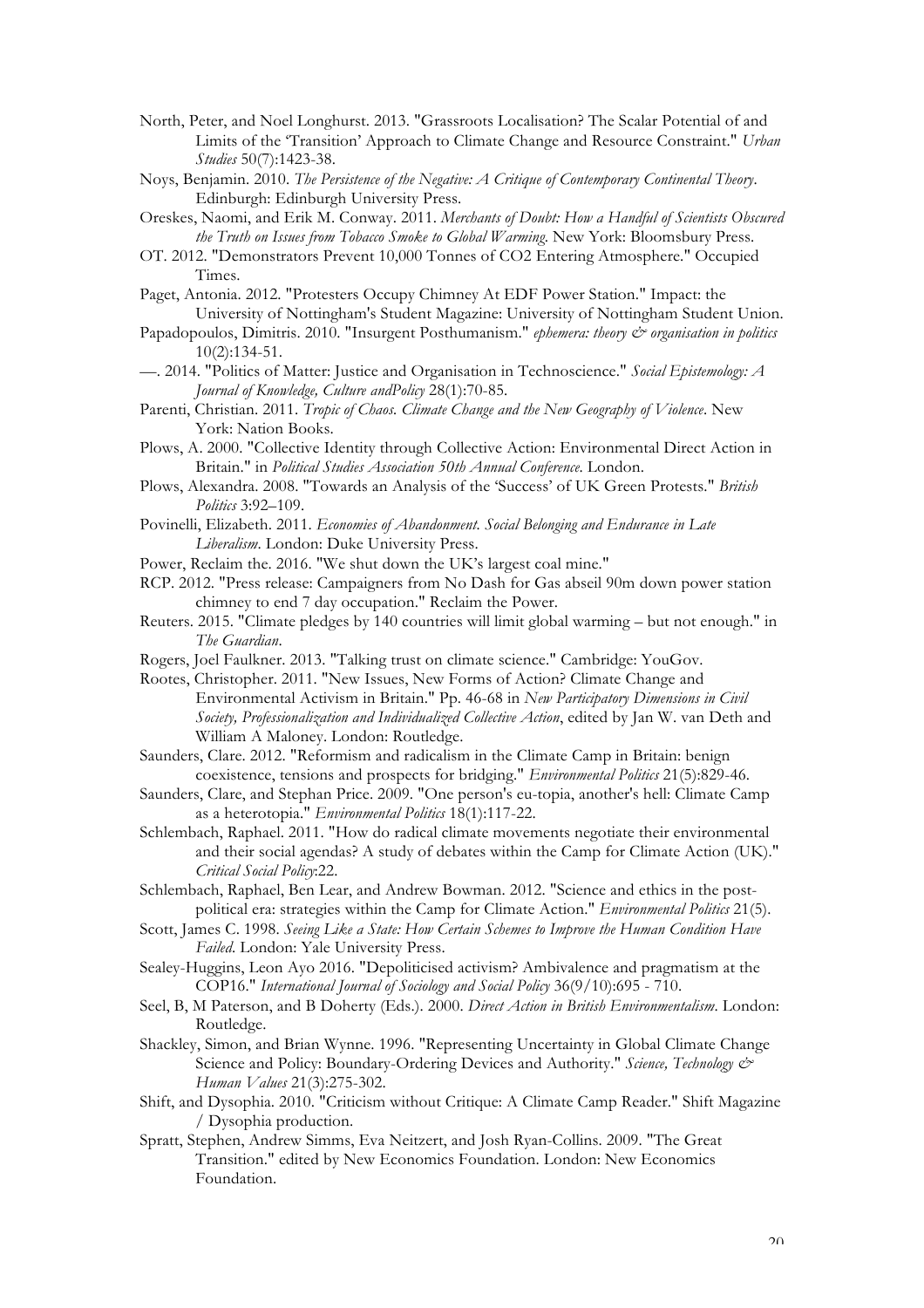Star, Susan Leigh, and Karen Ruhleder. 1996. "Steps Toward an Ecology of Infrastructure: Design and Access for Large Information Spaces." *Information Systems Research* 7(1):111- 34.

Stengers, Isabelle. 2000. *The Invention of Modern Science*. London: University of Minnesota Press.

Stengers, Isabelle, and Phillipe Pignarre. 2011. *Capitalist Sorcery: Breaking the Spell*. New York: Palgrave Macmillan.

- Stern, Nicholas. 2006. "The Economics of Climate Change: The Stern Review." London: HM Treasury.
- Swyngedouw, Erik. 2008. "Impossible Sustainability and the Post-Political Condition." Pp. 13-39 in *Sustainable Development*, edited by D Gibbs and R Krueger. New York: Guilford Press.
- —. 2010. "Apocalypse Forever? Post-political Populism and the Spectre of Climate Change." *Theory, Culture & Society* 27(2-3):213-32.
- —. 2013. "The Non-political Politics of Climate Change." *ACME: An International E-Journal for Critical Geographies* 12(1):1-8.
- Tsing, Anna. 2004. *Friction: An Ethnography of Global Connection*. Princeton: Princeton University Press.
- Valentine, J. 2005. "Rancière and Contemporary Political Problems." *Paragraph* 28(1):4-59.
- Vidal, John. 2008. "Not guilty: the Greenpeace activists who used climate change as a legal defence." in *The Guardian*.
- Vidal, John, Allegra Stratton, and Suzanne Goldenberg. 2009. "Low targets, goals dropped: Copenhagen ends in failure." in *The Guardian*.
- Wainwright, Martin. 2012a. "Climate activists occupy West Burton gas power station." in *The Guardian*.
- —. 2012b. "No Dash for Gas continues stand-off against police." in *The Guardian*.

—. 2012c. "No Dash For Gas ends the UK's longest power station occupation." in *The Guardian*. Wall, D. 1999. *Earth First and the Anti-Roads Movement*. London: Routledge.

Weart, Spencer R. 2008. *The Discovery of Global Warming*. London: Harvard University Press.

Winner, Langdon. 1986. *The Whale and the Reactor*. Chicago: University of Chicago Press.

Wolsink, Maarten. 2010. "Contested environmental policy infrastructure: Socio-political acceptance of renewable energy, water, and waste facilities." *Environmental Impact Assessment Review* 30(5):302–11.

World Bank. 212. "Turn down the heat : why a 4°C warmer world must be avoided." Washington DC: World Bank.

#### **Endnotes**

 

<sup>i</sup> I would like to thank Anja Kanngieser, Stephanie Wakefield and Gavin Brown for their helpful comments and reading of an earlier draft of this paper. I would also like to acknowledge the Fisher Center, Hobart and William Smith Colleges, and the 2015-6 Fisher Center Fellows for both the time to work on the paper and innumerable useful discussions on many of the concepts and arguments therein.

 $\ddot{\text{h}}$  This paper assumes some knowledge of climate change, including an awareness that  $2^{\circ}\text{C}$  is the internationally recognized level of dangerous climate change.

iii I would consider scientific realism to be a kind of naïve socio-technical realism, where a realist philosophical approach to the constitution of scientific facts is bound to an overly optimistic sense that scientific facts necessarily translate smoothly into matters of political concern. See Latour, Bruno. 2004b. "Why Has Critique Run out of Steam? From Matters of Fact to Matters of Concern." *Critical Inquiry* 30(Winter 2004):225-48. (do you need to put the whole reference in here? )

iv Hence the notable shift towards resilience as a container for ecological thought. See Evans, Brad, and Julia Reid. 2014. *Resilient Life: The art of living dangerously*. Cambridge: Polity, MacKinnon,